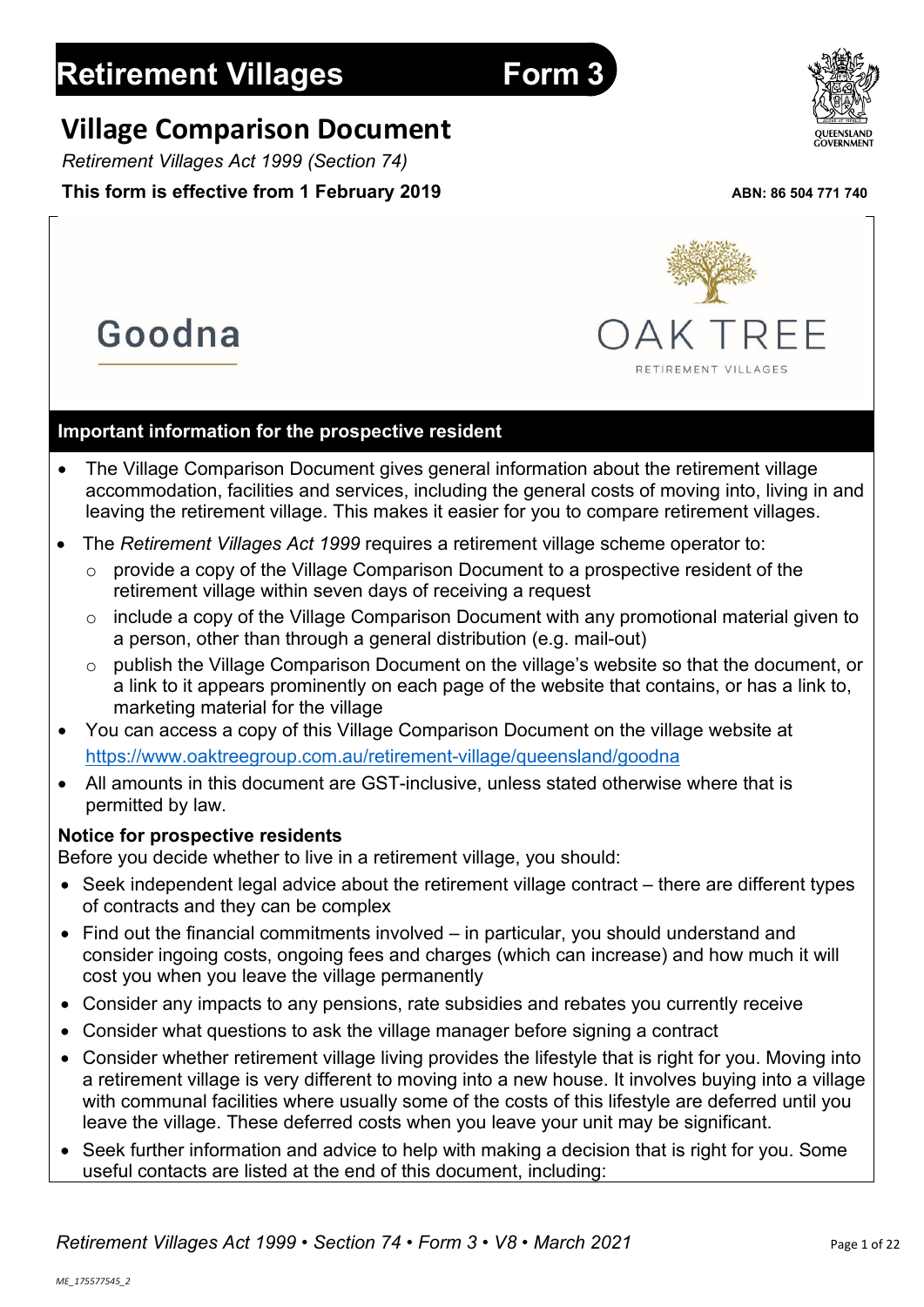- o Queensland Retirement Village and Park Advice Service (QRVPAS) which provides free information and legal assistance for residents and prospective residents of retirement village. See [www.caxton.org.au](http://www.caxton.org.au/) or phone 07 3214 6333.
- o The Queensland Law Society which can provide a list of lawyers who practice retirement village law. See [www.qls.com.au](http://www.qls.com.au/) or phone: 1300 367 757.

# **More information**

- If you decide to move into a retirement village, the operator will provide you with a Prospective Costs Document for your selected unit, a residence contract and other legal documents.
- By law, you must have a copy of the Village Comparison Document, the Prospective Costs Document, the village by-laws, your residence contract and all attachments to your residence contract for at least 21 days before you and the operator enter into the residence contract. This is to give you time to read these documents carefully and seek professional advice about your legal and financial interests. You have the right to waive the 21-day period if you get legal advice from a Queensland lawyer about your contract.

**The information in this Village Comparison Document is correct as at** *April 2022* **and applies to prospective residents.**

**Some of the information in this document may not apply to existing residence contracts.**

# **Part 1 – Operator and management details**

| 1.1 Retirement village                | Retirement Village Name: Oak Tree Retirement Village Goodna            |  |  |  |
|---------------------------------------|------------------------------------------------------------------------|--|--|--|
| <b>location</b>                       | Street Address: 32 Brennan Street                                      |  |  |  |
|                                       | Suburb: Goodna State: QLD<br>Post Code: 4300                           |  |  |  |
| 1.2 Owner of the land<br>on which the | Name of land owner: Shiloh Village Holdings Ltd                        |  |  |  |
| retirement village                    | Australian Company Number (ACN): 124 068 079                           |  |  |  |
| scheme is located                     | Address: 72 Redbank Plains Road                                        |  |  |  |
|                                       | Suburb: Goodna<br>State: QLD<br>Post Code: 4300                        |  |  |  |
| 1.3 Village operator                  | Name of entity that operates the retirement village (scheme operator): |  |  |  |
|                                       | Oak Tree Retirement Villages Goodna Pty Ltd                            |  |  |  |
|                                       | Australian Company Number (ACN): 164 489 294                           |  |  |  |
|                                       | Address: Ground Floor, 60 Raff Street                                  |  |  |  |
|                                       | State: QLD<br>Suburb: Spring Hill<br>Post Code: 4000                   |  |  |  |
|                                       | Date entity became operator: 2 October 2007                            |  |  |  |
| 1.4 Village                           | Name of village management entity and contact details                  |  |  |  |
| management and<br>onsite availability | Oak Tree Retirement Villages Goodna Pty Ltd                            |  |  |  |
|                                       | Australian Company Number (ACN): 164 489 294                           |  |  |  |

*Retirement Villages Act 1999* • *Section 74* • *Form 3* • *V8 • March 2021* Page 2 of 22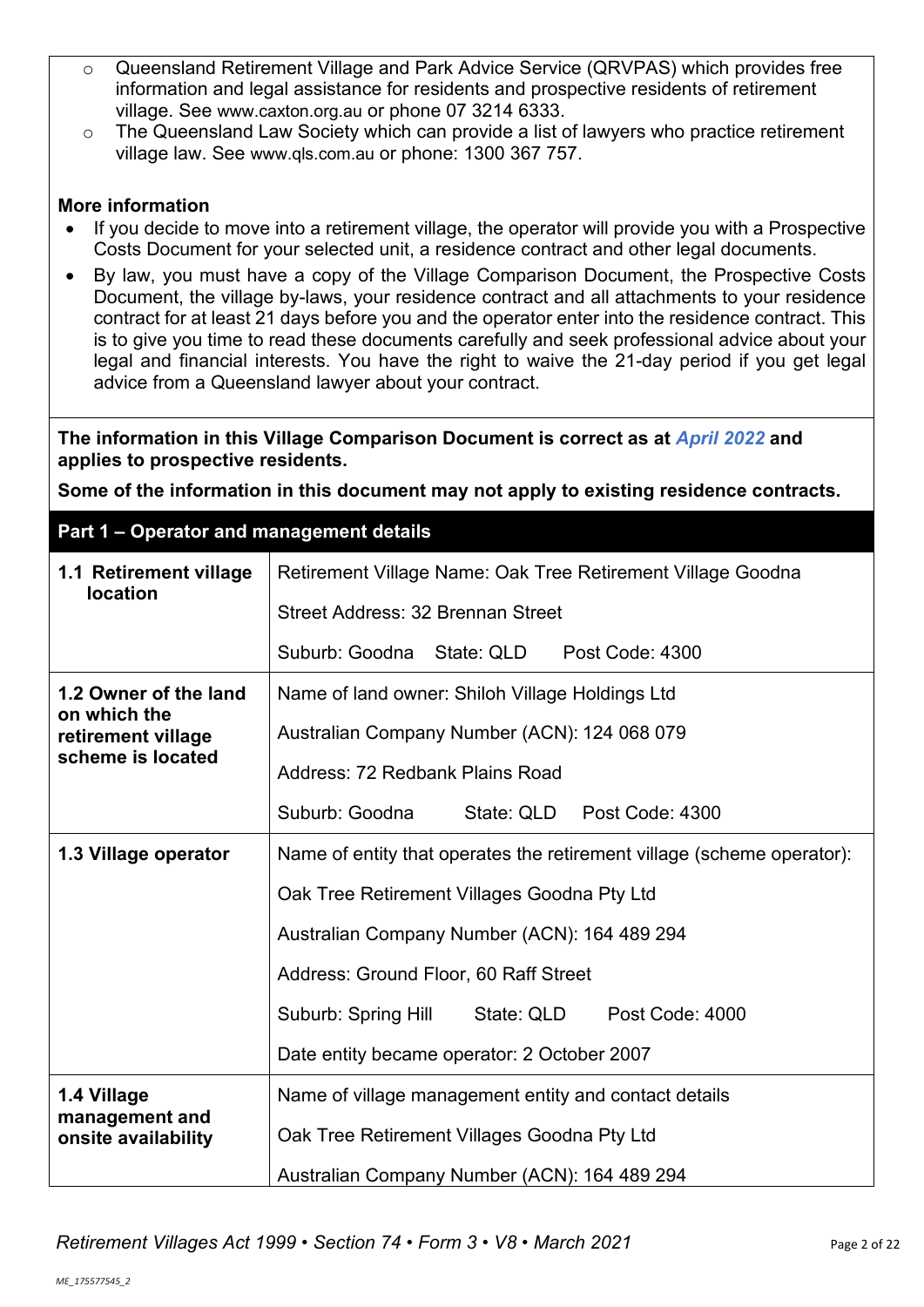| Weekdays: Monday to Friday 9:00am to 3:30pm                                                                                                                                                                                                                                                                                                                                                                                                                                                                                                                                                                                                                                                                                                                                                                                                                                                                                                                          |
|----------------------------------------------------------------------------------------------------------------------------------------------------------------------------------------------------------------------------------------------------------------------------------------------------------------------------------------------------------------------------------------------------------------------------------------------------------------------------------------------------------------------------------------------------------------------------------------------------------------------------------------------------------------------------------------------------------------------------------------------------------------------------------------------------------------------------------------------------------------------------------------------------------------------------------------------------------------------|
| Is there an approved transition plan for the village?<br>$\Box$ Yes $\boxtimes$ No<br>A written transition plan approved by the Department of Housing and<br>Public Works is required when an existing operator is transitioning<br>control of the retirement village scheme's operation to a new operator.<br>Is there an approved closure plan for the village?<br>$\Box$ Yes $\boxtimes$ No<br>A written closure plan approved by the residents of the village (by a<br>special resolution at a residents meeting) or by the Department of<br>Housing and Public Works is required if an operator is closing a<br>retirement village scheme. This includes winding down or stopping to<br>operate the village, even temporarily.                                                                                                                                                                                                                                  |
| Tenure in a leasehold or freehold scheme is secured by the registration<br>of your interest on the certificate of title for the property. There is no<br>statutory charge registered over leasehold schemes and freehold<br>schemes.<br>In relation to licence schemes, a statutory charge over the land is<br>normally registered on the certificate of title by the chief executive of<br>the department administering the Act. It there is no statutory charge<br>registered on a licence scheme, which may be the case for some<br>religious, charitable or community purpose organisations, you should<br>check if the security of tenure offered meets your requirements.<br>Is a statutory charge registered on the certificate of title for the<br>retirement village land?<br>$\boxtimes$ Yes $\Box$ No<br>If yes, provide details of the registered statutory charge:<br>Statutory Charge No 711052978 under part 6 of the Retirement<br>Villages Act 1999 |
|                                                                                                                                                                                                                                                                                                                                                                                                                                                                                                                                                                                                                                                                                                                                                                                                                                                                                                                                                                      |
| Subject to the following, a new resident must be 55 years old or older<br>and where there are two residents for one unit, one of those new<br>residents must be 55 years old or older. The Scheme Operator may:<br>- decline an application from a proposed new resident<br>- change the age limit for the village<br>- vary the age limit requirement                                                                                                                                                                                                                                                                                                                                                                                                                                                                                                                                                                                                               |
|                                                                                                                                                                                                                                                                                                                                                                                                                                                                                                                                                                                                                                                                                                                                                                                                                                                                                                                                                                      |

*Retirement Villages Act 1999 • Section 74 • Form 3 • V8 • March 2021* Page 3 of 22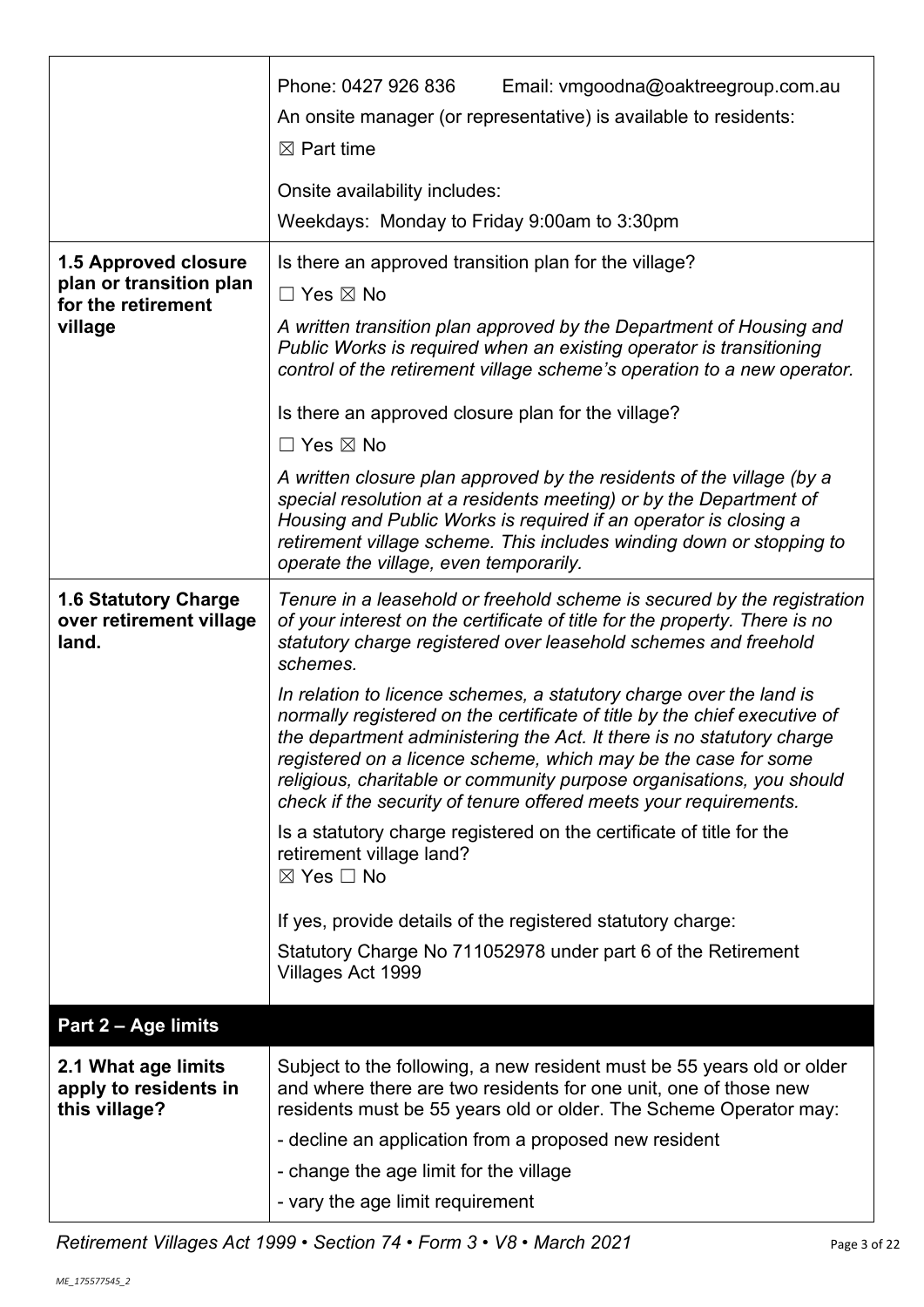| <b>ACCOMMODATION, FACILITIES AND SERVICES</b>        |                                                             |                                                                                                                                                             |                                         |                                                                     |              |  |  |
|------------------------------------------------------|-------------------------------------------------------------|-------------------------------------------------------------------------------------------------------------------------------------------------------------|-----------------------------------------|---------------------------------------------------------------------|--------------|--|--|
|                                                      | Part 3 - Accommodation units: Nature of ownership or tenure |                                                                                                                                                             |                                         |                                                                     |              |  |  |
|                                                      | 3.1 Resident                                                | Freehold (owner resident)                                                                                                                                   |                                         |                                                                     |              |  |  |
|                                                      | ownership or tenure of<br>the units in the village          | Lease (non-owner resident)                                                                                                                                  |                                         |                                                                     |              |  |  |
| is:                                                  |                                                             | $\boxtimes$ Licence (non-owner resident)                                                                                                                    |                                         |                                                                     |              |  |  |
|                                                      |                                                             |                                                                                                                                                             |                                         | Share in company title entity (non-owner resident)                  |              |  |  |
|                                                      |                                                             |                                                                                                                                                             | Unit in unit trust (non-owner resident) |                                                                     |              |  |  |
|                                                      |                                                             |                                                                                                                                                             | Rental (non-owner resident)             |                                                                     |              |  |  |
|                                                      |                                                             | Other                                                                                                                                                       |                                         |                                                                     |              |  |  |
|                                                      | <b>Accommodation types</b>                                  |                                                                                                                                                             |                                         |                                                                     |              |  |  |
|                                                      | 3.2 Number of units by<br>accommodation type<br>and tenure  |                                                                                                                                                             |                                         | There are 63 units in the village, comprising 63 single story units |              |  |  |
|                                                      | <b>Accommodation</b><br><b>Unit</b>                         | <b>Freehold</b>                                                                                                                                             | Leasehold                               | <b>Licence</b>                                                      | <b>Other</b> |  |  |
|                                                      | Independent living<br>units                                 |                                                                                                                                                             |                                         |                                                                     |              |  |  |
|                                                      | <b>Studio</b>                                               |                                                                                                                                                             |                                         |                                                                     |              |  |  |
|                                                      | One bedroom                                                 |                                                                                                                                                             |                                         | 7 units                                                             |              |  |  |
|                                                      | Two bedrooms                                                |                                                                                                                                                             |                                         | 56 units                                                            |              |  |  |
|                                                      | Three bedrooms                                              |                                                                                                                                                             |                                         |                                                                     |              |  |  |
|                                                      | Serviced units                                              |                                                                                                                                                             |                                         |                                                                     |              |  |  |
|                                                      | <b>Studio</b>                                               |                                                                                                                                                             |                                         |                                                                     |              |  |  |
|                                                      | One bedroom                                                 |                                                                                                                                                             |                                         |                                                                     |              |  |  |
| $\overline{\phantom{a}}$                             | Two bedrooms                                                |                                                                                                                                                             |                                         |                                                                     |              |  |  |
|                                                      | Three bedrooms                                              |                                                                                                                                                             |                                         |                                                                     |              |  |  |
|                                                      | Other                                                       |                                                                                                                                                             |                                         |                                                                     |              |  |  |
|                                                      | Total number of units                                       |                                                                                                                                                             |                                         | 63 units                                                            |              |  |  |
|                                                      | <b>Access and design</b>                                    |                                                                                                                                                             |                                         |                                                                     |              |  |  |
|                                                      |                                                             |                                                                                                                                                             |                                         |                                                                     |              |  |  |
|                                                      | 3.3 What disability<br>access and design                    | $\boxtimes$ Level access from the street into and between all areas of the unit<br>(i.e. no external or internal steps or stairs) in $\boxtimes$ some units |                                         |                                                                     |              |  |  |
| features do the units<br>and the village<br>contain? |                                                             | $\Box$ Alternatively, a ramp, elevator or lift allows entry into $\Box$ all $\Box$ some<br>units                                                            |                                         |                                                                     |              |  |  |
|                                                      |                                                             |                                                                                                                                                             |                                         | Step-free (hobless) shower in $\Box$ all units $\Box$ some          |              |  |  |
|                                                      |                                                             |                                                                                                                                                             |                                         | Width of doorways allow for wheelchair access in $\Box$ some units  |              |  |  |
|                                                      |                                                             | $\Box$ Toilet is accessible in a wheelchair in $\Box$ all units                                                                                             |                                         |                                                                     |              |  |  |

*Retirement Villages Act 1999 • Section 74 • Form 3 • V8 • March 2021* Page 4 of 22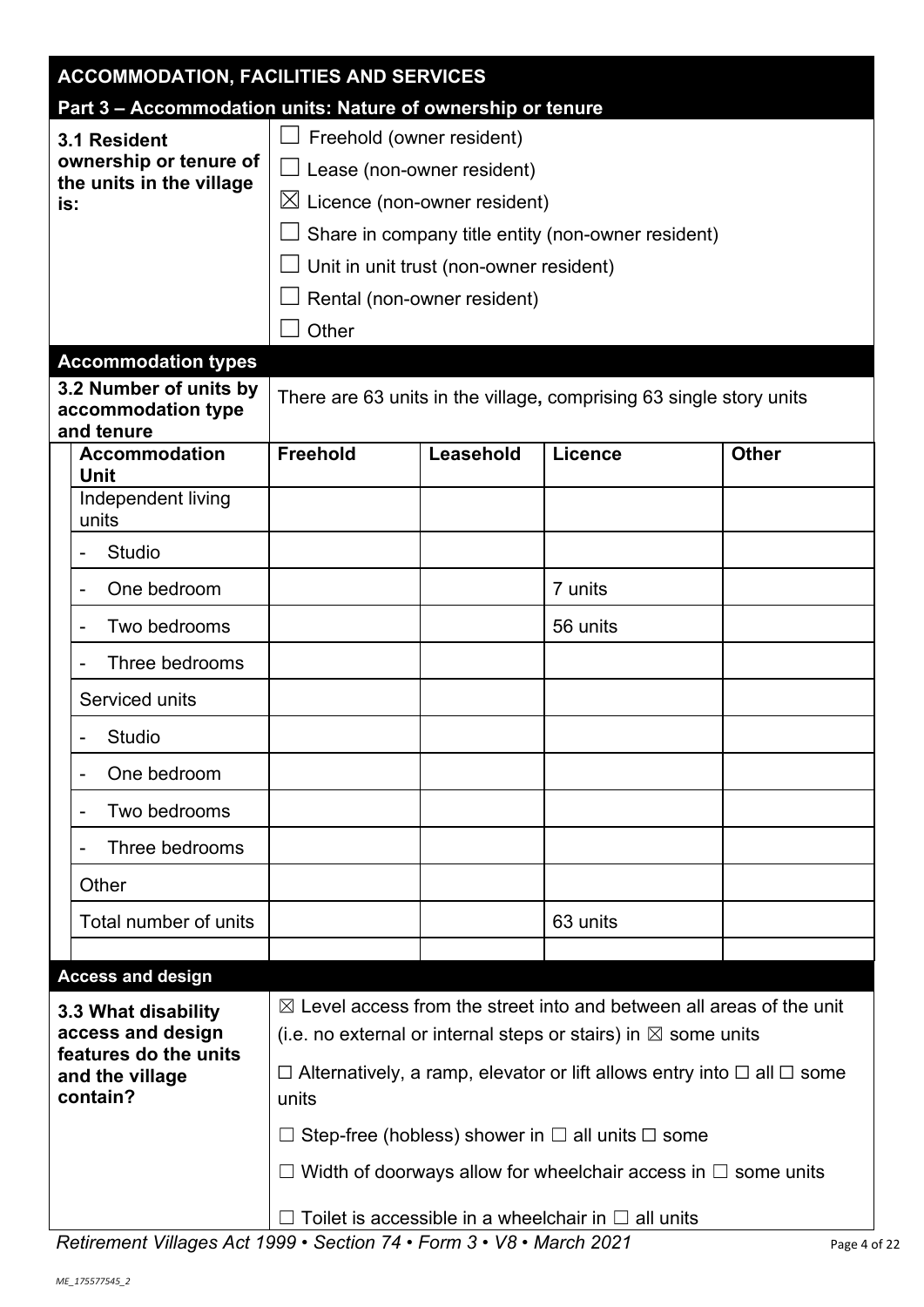|                                                                                                                                                                                           | $\Box$ Other key features in the units or village that cater for people with<br>disability or assist residents to age in place:                                                                                                                                                                                                                                                                                  |  |  |  |  |
|-------------------------------------------------------------------------------------------------------------------------------------------------------------------------------------------|------------------------------------------------------------------------------------------------------------------------------------------------------------------------------------------------------------------------------------------------------------------------------------------------------------------------------------------------------------------------------------------------------------------|--|--|--|--|
|                                                                                                                                                                                           | $\Box$ None                                                                                                                                                                                                                                                                                                                                                                                                      |  |  |  |  |
| Part 4 - Parking for residents and visitors                                                                                                                                               |                                                                                                                                                                                                                                                                                                                                                                                                                  |  |  |  |  |
| 4.1 What car parking<br>in the village is                                                                                                                                                 | $\boxtimes$ 45 units with own garage or carport separate from the unit<br>$\boxtimes$ General car parking for residents in the village for 23 units                                                                                                                                                                                                                                                              |  |  |  |  |
| available for<br>residents?                                                                                                                                                               | $\boxtimes$ Other parking e.g. caravan or boat: 6 spaces subject to availability<br>and authorisation by the operator                                                                                                                                                                                                                                                                                            |  |  |  |  |
|                                                                                                                                                                                           | Residents must comply with the Village Rules. Restrictions on<br>resident's car parking include:                                                                                                                                                                                                                                                                                                                 |  |  |  |  |
|                                                                                                                                                                                           | Nose to tail parking in unit driveways is permitted only if space<br>$\bullet$<br>allows and vehicles do not protrude onto roadways or footpaths;<br>Vehicles are not permitted to be parked on roadsides, paths,<br>$\bullet$<br>roadways or lawns;<br>Residents must not park in visitor parking bays;<br>$\bullet$<br>Additional vehicles are not permitted without prior authorisation<br>from the operator. |  |  |  |  |
| 4.2 Is parking in the<br>village available for<br>visitors?<br>If yes, parking<br>restrictions include                                                                                    | $\boxtimes$ Yes<br>$\Box$ No<br>Visitor parking bays are provided throughout the Village to members of<br>the public visiting a hosting resident. Visitors are required to park in the<br>designated visitor parking bays provided or nose to tail in the hosting<br>resident's driveway if space permits.                                                                                                       |  |  |  |  |
|                                                                                                                                                                                           | Visitors must not park in other residents' garages or carports and<br>parking on roadways is strictly prohibited.                                                                                                                                                                                                                                                                                                |  |  |  |  |
| Part 5 - Planning and development                                                                                                                                                         |                                                                                                                                                                                                                                                                                                                                                                                                                  |  |  |  |  |
| 5.1 Is construction or                                                                                                                                                                    | Year village construction started: 2006                                                                                                                                                                                                                                                                                                                                                                          |  |  |  |  |
| development of the                                                                                                                                                                        | $\boxtimes$ Fully developed / completed                                                                                                                                                                                                                                                                                                                                                                          |  |  |  |  |
| village complete?                                                                                                                                                                         | Partially developed / completed                                                                                                                                                                                                                                                                                                                                                                                  |  |  |  |  |
|                                                                                                                                                                                           | Construction yet to commence                                                                                                                                                                                                                                                                                                                                                                                     |  |  |  |  |
| 5.2 Construction,<br>development<br>applications and<br>development<br>approvals<br>Provide details and<br>timeframe of<br>development or<br>proposed development,<br>including the final | Provide detail of any construction, development or redevelopment<br>relating to the retirement village land, including details of any related<br>development approval or development applications in accordance with<br>the Planning Act 2016<br>Not Applicable                                                                                                                                                  |  |  |  |  |
| number and types of<br>units and any new<br>facilities.                                                                                                                                   |                                                                                                                                                                                                                                                                                                                                                                                                                  |  |  |  |  |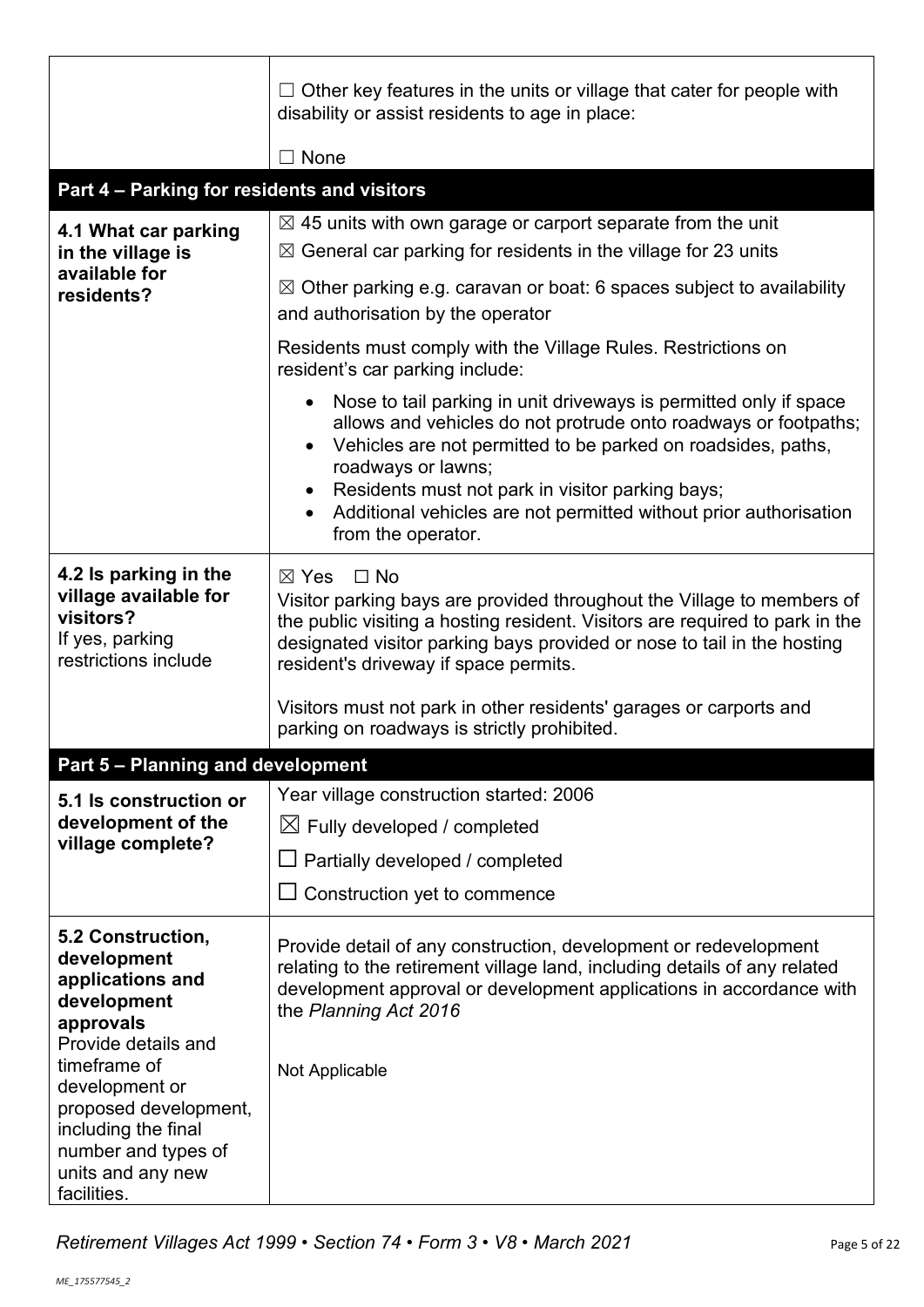| 5.3 Redevelopment<br>plan under the<br><b>Retirement Villages</b><br><b>Act 1999</b> | Is there an approved redevelopment plan for the village under the<br><b>Retirement Villages Act?</b><br>$\boxtimes$ No<br>Yes                                                                                                                                                                                                                                |                                                                                                     |  |  |  |  |
|--------------------------------------------------------------------------------------|--------------------------------------------------------------------------------------------------------------------------------------------------------------------------------------------------------------------------------------------------------------------------------------------------------------------------------------------------------------|-----------------------------------------------------------------------------------------------------|--|--|--|--|
|                                                                                      |                                                                                                                                                                                                                                                                                                                                                              |                                                                                                     |  |  |  |  |
|                                                                                      | The Retirement Villages Act may require a written redevelopment plan<br>for certain types of redevelopment of the village and this is different to<br>a development approval. A redevelopment plan must be approved by<br>the residents of the village (by a special resolution at a residents<br>meeting) or by the Department of Housing and Public Works. |                                                                                                     |  |  |  |  |
|                                                                                      | <b>Note:</b> see notice at end of document regarding inspection of the<br>development approval documents.                                                                                                                                                                                                                                                    |                                                                                                     |  |  |  |  |
| Part 6 - Facilities onsite at the village                                            |                                                                                                                                                                                                                                                                                                                                                              |                                                                                                     |  |  |  |  |
| 6.1 The following<br>facilities are currently                                        | Activities or games room                                                                                                                                                                                                                                                                                                                                     | Medical consultation room                                                                           |  |  |  |  |
| available to residents:                                                              | Arts and crafts room                                                                                                                                                                                                                                                                                                                                         | Restaurant                                                                                          |  |  |  |  |
|                                                                                      | Auditorium                                                                                                                                                                                                                                                                                                                                                   | $\Box$ Shop                                                                                         |  |  |  |  |
|                                                                                      | $\boxtimes$ BBQ area outdoors                                                                                                                                                                                                                                                                                                                                | $\boxtimes$ Swimming pool - outdoor                                                                 |  |  |  |  |
|                                                                                      | $\boxtimes$ Billiards room                                                                                                                                                                                                                                                                                                                                   | heated                                                                                              |  |  |  |  |
|                                                                                      | $\boxtimes$ Bowling green outdoor                                                                                                                                                                                                                                                                                                                            | $\boxtimes$ Separate lounge in community<br>centre                                                  |  |  |  |  |
|                                                                                      | $\boxtimes$ Business centre (e.g.<br>computers, printers, internet<br>access)                                                                                                                                                                                                                                                                                | Spa [indoor / outdoor]<br>[heated / not heated                                                      |  |  |  |  |
|                                                                                      | Chapel / prayer room                                                                                                                                                                                                                                                                                                                                         | $\boxtimes$ Storage area for boats / caravans                                                       |  |  |  |  |
|                                                                                      | <b>Communal laundries</b>                                                                                                                                                                                                                                                                                                                                    | Tennis court [full/half]                                                                            |  |  |  |  |
|                                                                                      | $\boxtimes$ Community room or centre                                                                                                                                                                                                                                                                                                                         | Village bus or transport                                                                            |  |  |  |  |
|                                                                                      | Dining room                                                                                                                                                                                                                                                                                                                                                  | $\boxtimes$ Workshop                                                                                |  |  |  |  |
|                                                                                      | $\boxtimes$ Gardens                                                                                                                                                                                                                                                                                                                                          | Other:                                                                                              |  |  |  |  |
|                                                                                      | Gym                                                                                                                                                                                                                                                                                                                                                          |                                                                                                     |  |  |  |  |
|                                                                                      | $\boxtimes$ Hairdressing or beauty<br>room                                                                                                                                                                                                                                                                                                                   |                                                                                                     |  |  |  |  |
|                                                                                      | $\boxtimes$ Library                                                                                                                                                                                                                                                                                                                                          |                                                                                                     |  |  |  |  |
|                                                                                      | if there are any restrictions on access or sharing of facilities (e.g. with an aged care facility).                                                                                                                                                                                                                                                          | Details about any facility that is not funded from the General Services Charge paid by residents or |  |  |  |  |

N/A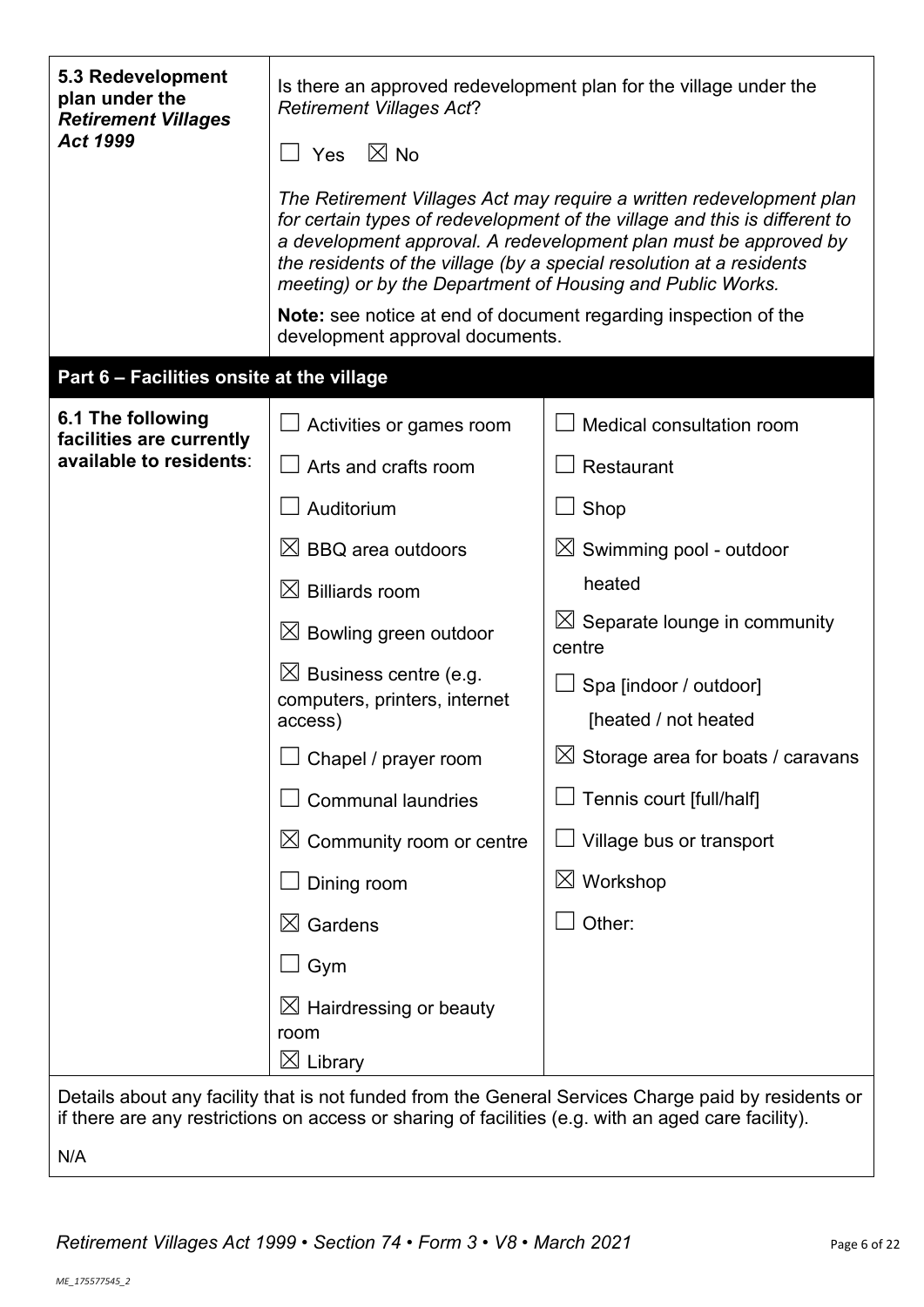| 6.2 Does the village<br>have an onsite,<br>attached, adjacent or<br>co-located residential<br>aged care facility?                                                                                                                                                                                                                                                                                                                                                                                                                                      | $\boxtimes$ No<br>$\Box$ Yes                                                                                                                                                                                                                                                                                                                                                                                                                                                                                                              |  |  |  |  |
|--------------------------------------------------------------------------------------------------------------------------------------------------------------------------------------------------------------------------------------------------------------------------------------------------------------------------------------------------------------------------------------------------------------------------------------------------------------------------------------------------------------------------------------------------------|-------------------------------------------------------------------------------------------------------------------------------------------------------------------------------------------------------------------------------------------------------------------------------------------------------------------------------------------------------------------------------------------------------------------------------------------------------------------------------------------------------------------------------------------|--|--|--|--|
| <b>Note:</b> Aged care facilities are not covered by the Retirement Villages Act 1999 (Qld). The<br>retirement village operator cannot keep places free or guarantee places in aged care for residents<br>of the retirement village. To enter a residential aged care facility, you must be assessed as eligible<br>by an Aged Care Assessment Team (ACAT) in accordance with the Aged Care Act 1997 (Cwth).<br>Exit fees may apply when you move from your retirement village unit to other accommodation and<br>may involve entering a new contract. |                                                                                                                                                                                                                                                                                                                                                                                                                                                                                                                                           |  |  |  |  |
| <b>Part 7 - Services</b>                                                                                                                                                                                                                                                                                                                                                                                                                                                                                                                               |                                                                                                                                                                                                                                                                                                                                                                                                                                                                                                                                           |  |  |  |  |
| 7.1 What services are                                                                                                                                                                                                                                                                                                                                                                                                                                                                                                                                  | The General Services provided include:                                                                                                                                                                                                                                                                                                                                                                                                                                                                                                    |  |  |  |  |
| provided to all village<br>residents (funded from<br>the General Services<br>Charge fund paid by<br>residents)?                                                                                                                                                                                                                                                                                                                                                                                                                                        | Management and administration of the Village;<br>$\bullet$<br>Maintenance and repair of the common areas of the Village;<br>$\bullet$<br>Maintenance and repair of units in the Village - subject to the<br>$\bullet$<br>Resident's obligation to repair and maintain the Resident's Unit<br>(in accordance with the terms of the Resident's Contract);<br>Control and eradication of pests in the common property; and<br>$\bullet$<br>Payment of property costs including rates, water, insurance and<br>$\bullet$<br>waste management. |  |  |  |  |
| 7.2 Are optional                                                                                                                                                                                                                                                                                                                                                                                                                                                                                                                                       | $\boxtimes$ Yes $\Box$ No                                                                                                                                                                                                                                                                                                                                                                                                                                                                                                                 |  |  |  |  |
| personal services<br>provided or made<br>available to residents<br>on a user-pays basis?                                                                                                                                                                                                                                                                                                                                                                                                                                                               | The Operator anticipates that some emergency call services in villas,<br>visiting beauty or health service providers may be available at some<br>time on a user pays basis.                                                                                                                                                                                                                                                                                                                                                               |  |  |  |  |
| 7.3 Does the<br>retirement village<br>operator provide<br>government funded<br>home care services                                                                                                                                                                                                                                                                                                                                                                                                                                                      | $\Box$ Yes, the operator is an Approved Provider of home care under the<br>Aged Care Act 1997 (Registered Accredited Care Supplier - RACS ID                                                                                                                                                                                                                                                                                                                                                                                              |  |  |  |  |
| under the Aged Care<br>Act 1997 (Cwth)?                                                                                                                                                                                                                                                                                                                                                                                                                                                                                                                | $\Box$ Yes, home care is provided in association with an Approved<br>Provider                                                                                                                                                                                                                                                                                                                                                                                                                                                             |  |  |  |  |
|                                                                                                                                                                                                                                                                                                                                                                                                                                                                                                                                                        | $\boxtimes$ No, the operator does not provide home care services, residents<br>can arrange their own home care services                                                                                                                                                                                                                                                                                                                                                                                                                   |  |  |  |  |
| <b>Note:</b> Some residents may be eligible to receive a Home Care Package, or a Commonwealth<br>Home Support Program subsidised by the Commonwealth Government if assessed as eligible by<br>an aged care assessment team (ACAT) under the Aged Care Act 1997 (Cwth). These home care<br>services are not covered by the Retirement Villages Act 1999 (Qld).<br>Residents can choose their own approved Home Care Provider and are not obliged to use<br>the retirement village provider, if one is offered.                                          |                                                                                                                                                                                                                                                                                                                                                                                                                                                                                                                                           |  |  |  |  |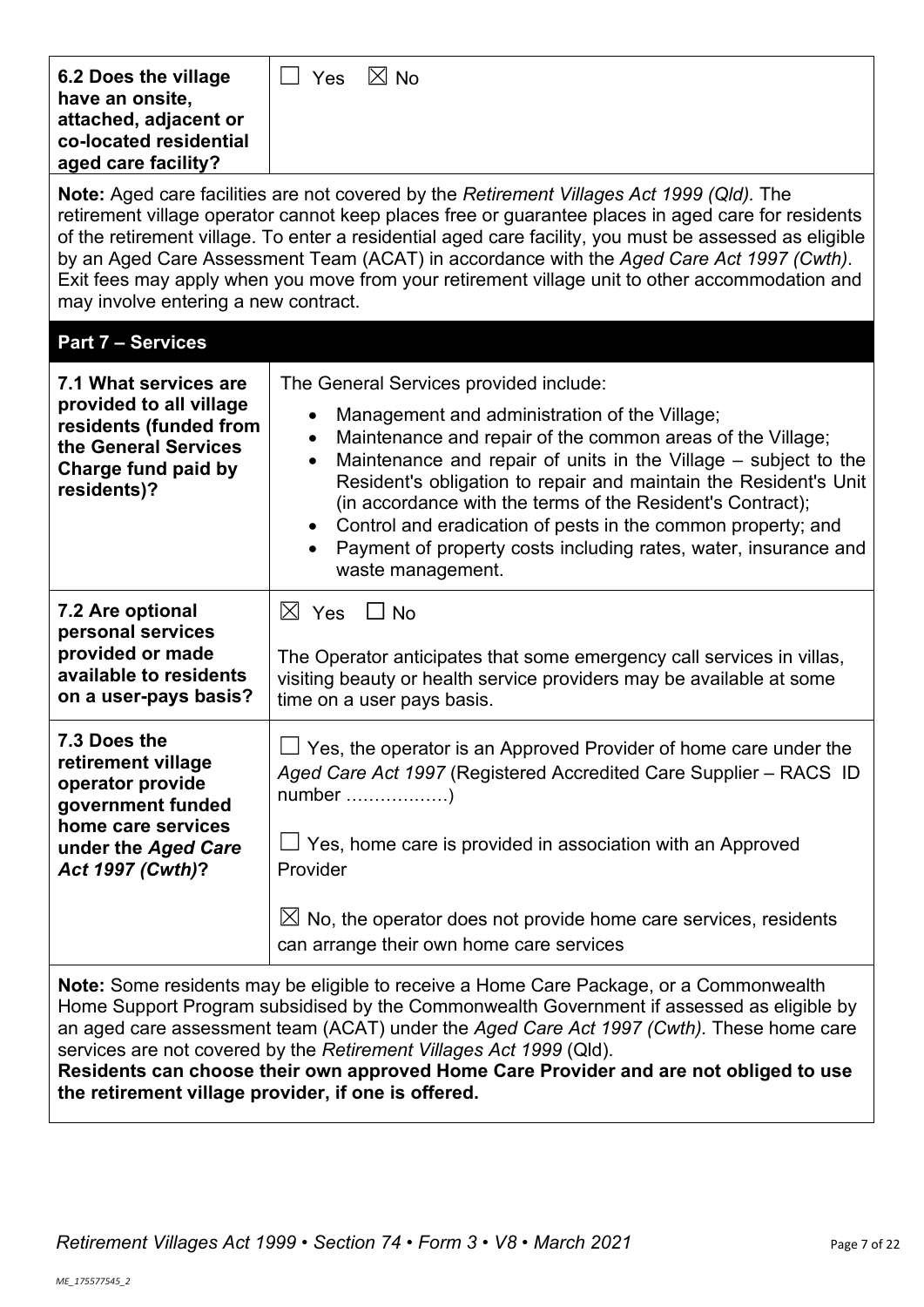| Part 8 - Security and emergency systems                                                                                                                                                    |                                                                    |                                                                                                                                                                                                                                                                                                           |
|--------------------------------------------------------------------------------------------------------------------------------------------------------------------------------------------|--------------------------------------------------------------------|-----------------------------------------------------------------------------------------------------------------------------------------------------------------------------------------------------------------------------------------------------------------------------------------------------------|
| 8.1 Does the village<br>have a security<br>system?<br>If yes:<br>the security system<br>details are:<br>• the security system<br>is monitored<br>between:                                  | $\boxtimes$ Yes<br>No<br>resident or service the village.          | Village secured by an electric gate with access permitted to those who<br>hold keyless remotes or have permission to enter the village to visit a<br>am and pm days per week.                                                                                                                             |
| 8.2 Does the village<br>have an emergency<br>help system?<br>If yes or optional:<br>the emergency help<br>system details are:<br>• the emergency help<br>system is monitored<br>between:   | Yes - all residents<br>user pays basis.                            | $\boxtimes$ Optional<br><b>No</b><br>All villas are constructed with communications wiring suitable for the<br>installation of self-managed Emergency Call systems available on a                                                                                                                         |
| 8.3 Does the village<br>have equipment that<br>provides for the safety<br>or medical emergency<br>of residents?<br>If yes, list or provide<br>details e.g. first aid kit,<br>defibrillator | $\boxtimes$ Yes<br><b>No</b>                                       | The Village Community Centre is equipped with a First Aid Kit.                                                                                                                                                                                                                                            |
| <b>COSTS AND FINANCIAL MANAGEMENT</b>                                                                                                                                                      |                                                                    |                                                                                                                                                                                                                                                                                                           |
|                                                                                                                                                                                            |                                                                    |                                                                                                                                                                                                                                                                                                           |
|                                                                                                                                                                                            | Part 9 - Ingoing contribution - entry costs to live in the village |                                                                                                                                                                                                                                                                                                           |
| recurring fees.                                                                                                                                                                            |                                                                    | An ingoing contribution is the amount a prospective resident must pay under a residence contract<br>to secure a right to reside in the retirement village. The ingoing contribution is also referred to as<br>the sale price or purchase price. It does not include ongoing charges such as rent or other |
| 9.1 What is the                                                                                                                                                                            | <b>Accommodation Unit</b>                                          | Range of ingoing contribution                                                                                                                                                                                                                                                                             |
| estimated ingoing                                                                                                                                                                          | Independent living units                                           |                                                                                                                                                                                                                                                                                                           |
| contribution (sale<br>price) range for all                                                                                                                                                 | <b>Studio</b>                                                      |                                                                                                                                                                                                                                                                                                           |
| types of units in the                                                                                                                                                                      | One bedroom<br>$\overline{\phantom{a}}$                            |                                                                                                                                                                                                                                                                                                           |
| village                                                                                                                                                                                    | Two bedrooms<br>۰                                                  | $$240,000.00$ to $$305,000.00$                                                                                                                                                                                                                                                                            |
|                                                                                                                                                                                            | Three bedrooms                                                     |                                                                                                                                                                                                                                                                                                           |
|                                                                                                                                                                                            | Serviced units                                                     |                                                                                                                                                                                                                                                                                                           |
|                                                                                                                                                                                            | <b>Studio</b>                                                      |                                                                                                                                                                                                                                                                                                           |
|                                                                                                                                                                                            | One bedroom<br>Two bedrooms                                        |                                                                                                                                                                                                                                                                                                           |
|                                                                                                                                                                                            | $\overline{\phantom{a}}$<br>Three bedrooms                         |                                                                                                                                                                                                                                                                                                           |

*Retirement Villages Act 1999* • *Section 74* • *Form 3* • *V8 • March 2021* Page 8 of 22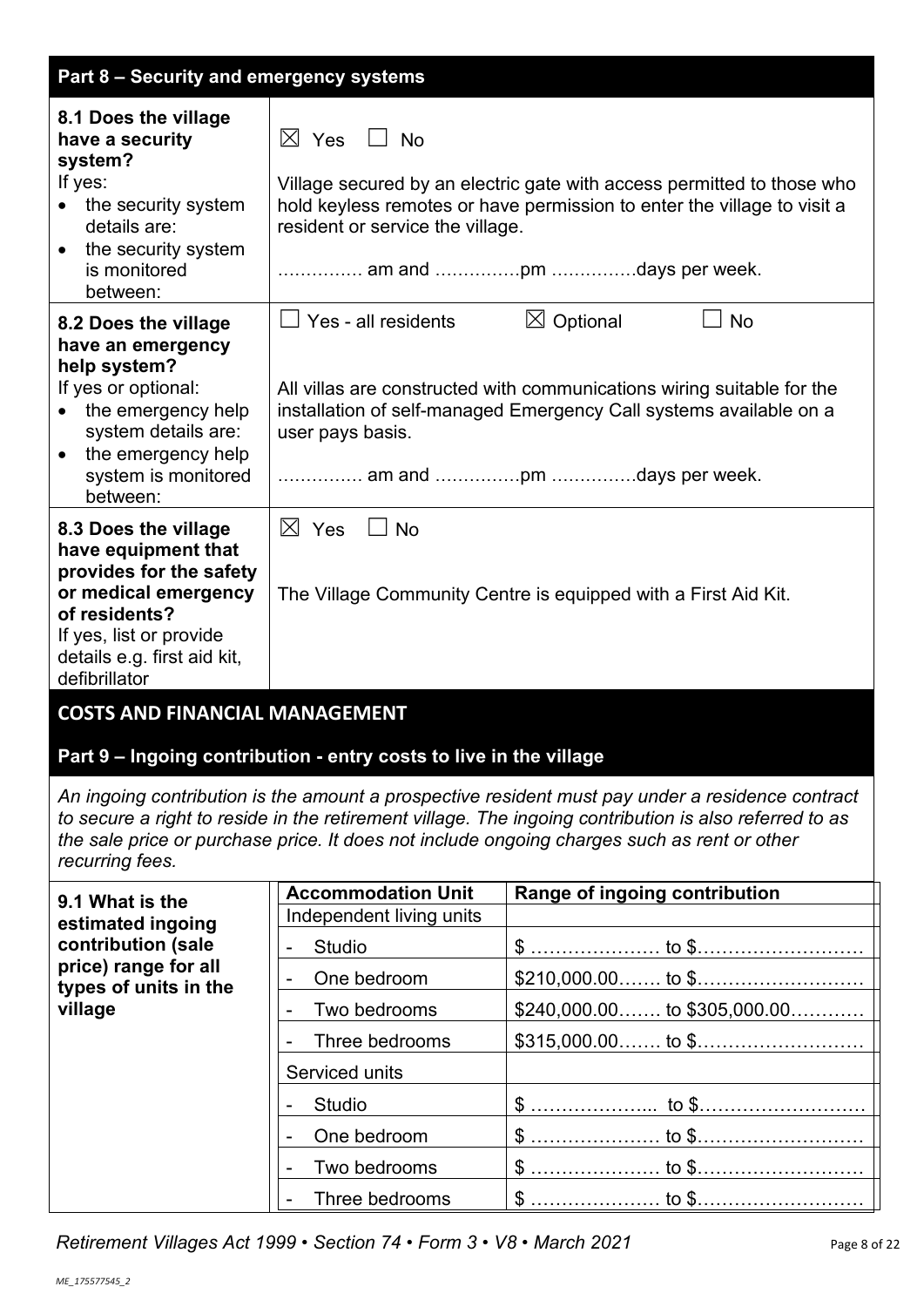|                                                                                            | Other                                                                                                                                                                                               |           |                                                                                                                                                                                                                                                  |                                                    |                                                    |  |
|--------------------------------------------------------------------------------------------|-----------------------------------------------------------------------------------------------------------------------------------------------------------------------------------------------------|-----------|--------------------------------------------------------------------------------------------------------------------------------------------------------------------------------------------------------------------------------------------------|----------------------------------------------------|----------------------------------------------------|--|
|                                                                                            | <b>Full range of ingoing</b><br>contributions for all<br>unit types                                                                                                                                 |           | $$210,000.00$ to $$315,000.00$                                                                                                                                                                                                                   |                                                    |                                                    |  |
| 9.2 Are there different<br>financial options                                               | ⊠ Yes □ No                                                                                                                                                                                          |           |                                                                                                                                                                                                                                                  |                                                    |                                                    |  |
| available for paying<br>the ingoing                                                        | <b>Ingoing Contribution</b>                                                                                                                                                                         |           |                                                                                                                                                                                                                                                  |                                                    |                                                    |  |
| contribution and exit<br>fee or other fees and                                             | If you acquire a right to reside in a unit then you must pay the <i>Ingoing</i><br>Contribution to Oak Tree.                                                                                        |           |                                                                                                                                                                                                                                                  |                                                    |                                                    |  |
| charges under a<br>residence contract?<br>If yes: specify or set out<br>in a table how the | Oak Tree offers a number of different options (Purchase Options). Each<br>Purchase Option provides for you to pay an ingoing contribution and provides<br>for you to pay an Exit Fee.               |           |                                                                                                                                                                                                                                                  |                                                    |                                                    |  |
| contract options work                                                                      | <b>Exit Fee</b>                                                                                                                                                                                     |           |                                                                                                                                                                                                                                                  |                                                    |                                                    |  |
| e.g. pay a higher<br>ingoing contribution and<br>less or no exit fee.                      | When you leave your accommodation unit an exit fee will be payable, subject<br>to some exceptions (for example if you leave during the cooling off period).                                         |           |                                                                                                                                                                                                                                                  |                                                    |                                                    |  |
|                                                                                            | Each Purchase Option and the Exit Fee applicable to the Purchase Option is<br>summarised as follows.                                                                                                |           |                                                                                                                                                                                                                                                  |                                                    |                                                    |  |
|                                                                                            | <b>Balanced Option</b>                                                                                                                                                                              |           |                                                                                                                                                                                                                                                  |                                                    |                                                    |  |
|                                                                                            | Under this option                                                                                                                                                                                   |           |                                                                                                                                                                                                                                                  |                                                    |                                                    |  |
|                                                                                            | (a) you will pay an ingoing contribution;<br>(b) the exit fee will be calculated as a percentage of the Ingoing Contribution                                                                        |           |                                                                                                                                                                                                                                                  |                                                    |                                                    |  |
|                                                                                            | that you pay (the Exit Fee Percentage);                                                                                                                                                             |           |                                                                                                                                                                                                                                                  |                                                    |                                                    |  |
|                                                                                            | (c) the Exit Fee Percentage will be calculated on a daily basis and will                                                                                                                            |           |                                                                                                                                                                                                                                                  |                                                    |                                                    |  |
|                                                                                            |                                                                                                                                                                                                     |           | increase for each day until you leave the village but the Exit Fee                                                                                                                                                                               |                                                    |                                                    |  |
|                                                                                            | Percentage will only accumulate to a maximum of 36%; and<br>(d) the Exit Fee Percentage will accumulate over the period of your<br>residence in the village in accordance with the following table: |           |                                                                                                                                                                                                                                                  |                                                    |                                                    |  |
|                                                                                            |                                                                                                                                                                                                     |           | <b>Balanced Exit Fee Percentage Calculator</b>                                                                                                                                                                                                   |                                                    |                                                    |  |
|                                                                                            | <b>Column One</b>                                                                                                                                                                                   |           | <b>Column Two</b>                                                                                                                                                                                                                                | Column<br><b>Three</b>                             | <b>Column Four</b>                                 |  |
|                                                                                            | <b>The Relevant</b><br><b>Period</b>                                                                                                                                                                |           | The Daily Exit Fee Percentage<br><b>Amount</b>                                                                                                                                                                                                   | <b>Exit Fee</b><br>Percentage<br><b>Amount for</b> | <b>Cumulative</b><br><b>Exit Fee</b><br>Percentage |  |
|                                                                                            |                                                                                                                                                                                                     |           | The Daily Exit Fee Percentage<br>Amount for the period<br>specified in Column One will<br>be equal to the amount<br>specified in Column Three<br>divided by the number of days<br>in the year (being 365 or 366)<br>(unless otherwise specified) | full year                                          | <b>Amount for</b><br>full year/s                   |  |
|                                                                                            | For each day<br>during the first<br>year                                                                                                                                                            | See above |                                                                                                                                                                                                                                                  | 6%                                                 | 6%                                                 |  |
|                                                                                            | For each day<br>during the                                                                                                                                                                          | See above |                                                                                                                                                                                                                                                  | 6%                                                 | 12%                                                |  |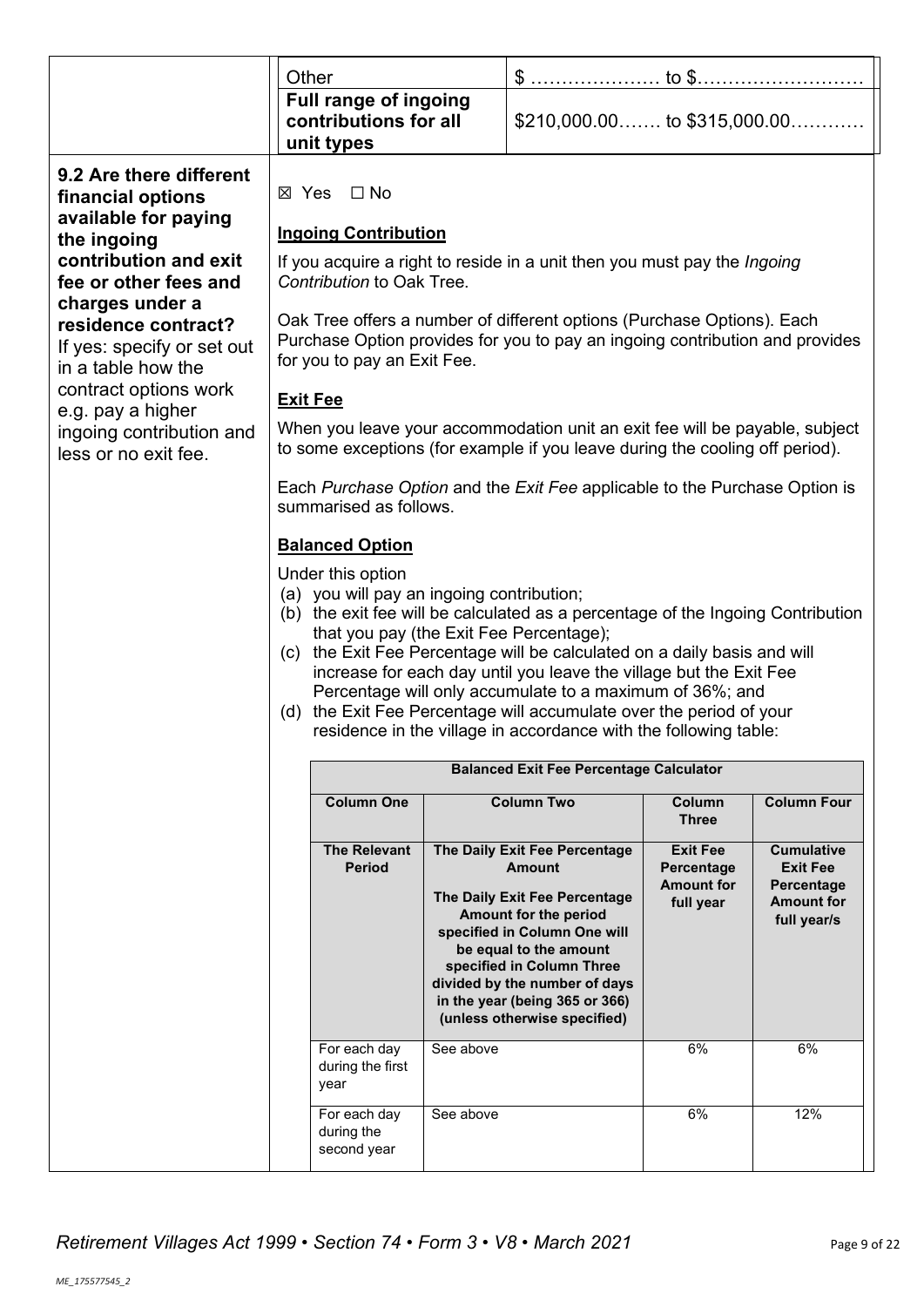| For each day<br>during the third<br>year  | See above | 6%    | 18% |
|-------------------------------------------|-----------|-------|-----|
| For each day<br>during the<br>fourth year | See above | 6%    | 24% |
| For each day<br>during the fifth<br>year  | See above | 6%    | 30% |
| For each day<br>during the sixth<br>year  | See above | 6%    | 36% |
| For each day<br>after the sixth<br>year   | Nil       | $0\%$ | 36% |

(e) if the Balanced Option applies, then the Capital Gain (or Capital Loss) in the Value of the right to reside in your unit will be shared equally between you and Oak Tree

# **Value Option:**

Under this option:

- (a) you will pay an ingoing contribution;
- (b) the exit fee will be calculated as a percentage of the Ingoing Contribution that you pay (the Exit Fee Percentage);
- (c) the Exit Fee Percentage will be calculated on a daily basis and will increase for each day until you leave the Village but the Exit Fee Percentage will only accumulate to a maximum of 26%; and
- (d) the Exit Fee Percentage will accumulate over the period of your residence in the village in accordance with the following table:

|                                                | Value Exit Fee Percentage Calculator                                                                                                                                                                                                                                                                              |                                                                 |                                                                                        |  |  |
|------------------------------------------------|-------------------------------------------------------------------------------------------------------------------------------------------------------------------------------------------------------------------------------------------------------------------------------------------------------------------|-----------------------------------------------------------------|----------------------------------------------------------------------------------------|--|--|
| <b>Column One</b>                              | <b>Column Two</b>                                                                                                                                                                                                                                                                                                 | <b>Column Three</b>                                             | <b>Column Four</b>                                                                     |  |  |
| <b>The</b><br><b>Relevant</b><br><b>Period</b> | The Daily Exit Fee Percentage<br>Amount for the relevant day<br>The Daily Exit Fee Percentage<br>Amount for the period<br>specified in Column One will<br>be equal to the amount<br>specified in Column Three<br>divided by the number of days<br>in that year (being 365 or 366)<br>(unless otherwise specified) | <b>Exit Fee</b><br>Percentage<br><b>Amount for full</b><br>year | <b>Cumulative</b><br><b>Exit Fee</b><br>Percentage<br><b>Amount for</b><br>full year/s |  |  |
| For each day<br>during the<br>first year       | See above                                                                                                                                                                                                                                                                                                         | 6%                                                              | 6%                                                                                     |  |  |
| For each day<br>during the<br>second year      | See above                                                                                                                                                                                                                                                                                                         | 5%                                                              | 11%                                                                                    |  |  |
| For each day<br>during the<br>third year       | See above                                                                                                                                                                                                                                                                                                         | 5%                                                              | 16%                                                                                    |  |  |

*Retirement Villages Act 1999* • *Section 74* • *Form 3* • *V8 • March 2021* Page 10 of 22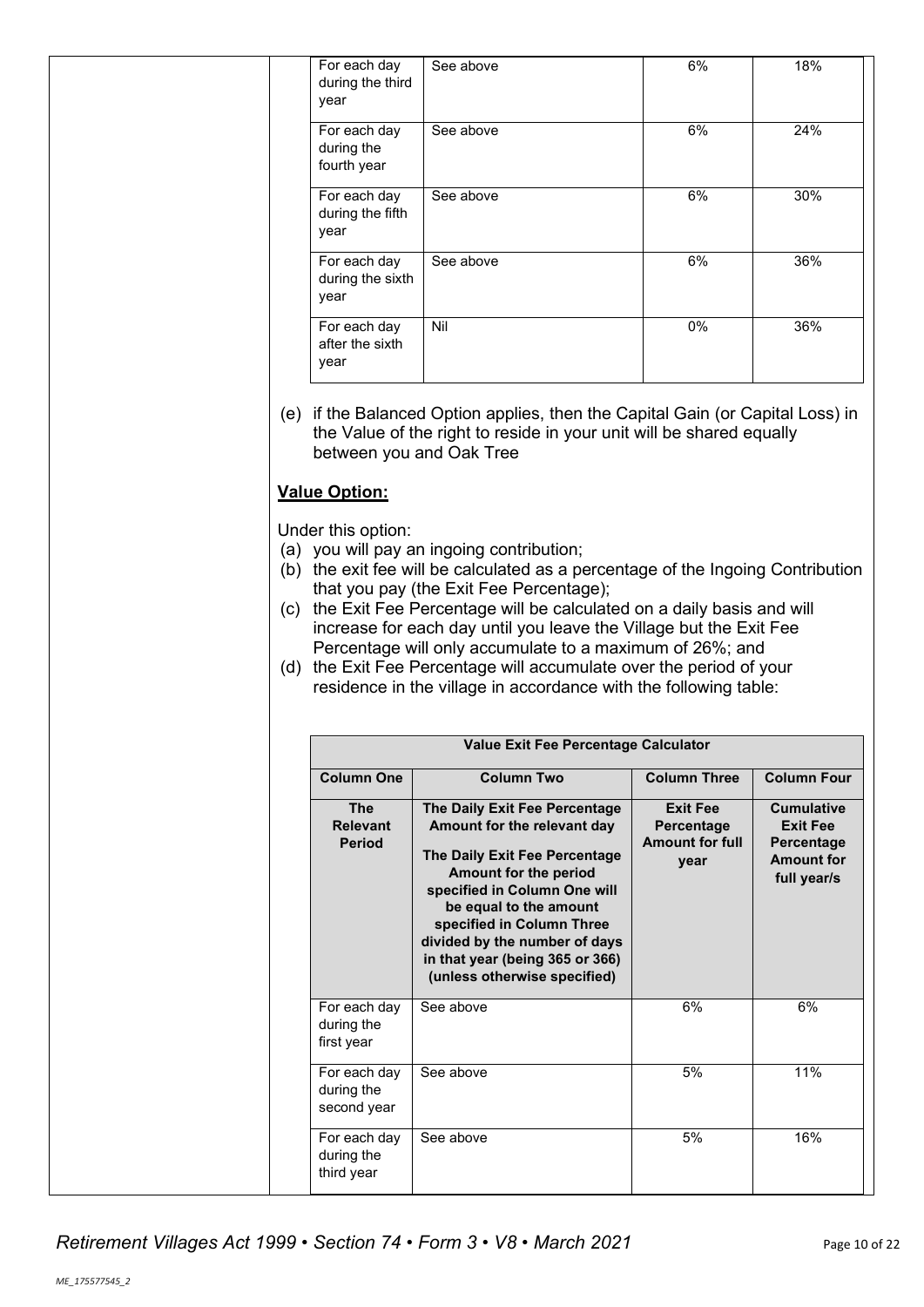|                                                            | For each day<br>during the<br>fourth year                                                                                                                                                                                                                      | See above                                                                                                                                                                                                                      | 5% | 21% |  |  |
|------------------------------------------------------------|----------------------------------------------------------------------------------------------------------------------------------------------------------------------------------------------------------------------------------------------------------------|--------------------------------------------------------------------------------------------------------------------------------------------------------------------------------------------------------------------------------|----|-----|--|--|
|                                                            | For each day<br>during the<br>fifth year                                                                                                                                                                                                                       | See above                                                                                                                                                                                                                      | 5% | 26% |  |  |
|                                                            | For each day<br>after the fifth<br>year                                                                                                                                                                                                                        | See above                                                                                                                                                                                                                      | 0% | 26% |  |  |
|                                                            | (e) if the Value Option applies, the Capital Gain (or Capital Loss) in the<br>Resale Value of the Accommodation Unit will accrue to Oak Tree.                                                                                                                  |                                                                                                                                                                                                                                |    |     |  |  |
|                                                            | <b>Customised Option:</b>                                                                                                                                                                                                                                      |                                                                                                                                                                                                                                |    |     |  |  |
|                                                            |                                                                                                                                                                                                                                                                | This purchase option enables you and Oak Tree to enter into a Residence<br>Contract on terms similar to the Balanced Option or the Value Option but<br>where those terms are customised to suit your particular circumstances. |    |     |  |  |
|                                                            | Under this option:                                                                                                                                                                                                                                             |                                                                                                                                                                                                                                |    |     |  |  |
|                                                            |                                                                                                                                                                                                                                                                | (a) you will pay an ingoing contribution;                                                                                                                                                                                      |    |     |  |  |
|                                                            | (b) the exit fee will be calculated as a percentage of the Ingoing Contribution<br>that you pay (the Exit Fee Percentage);                                                                                                                                     |                                                                                                                                                                                                                                |    |     |  |  |
|                                                            | the Exit Fee Percentage will be calculated on a daily basis and will<br>(c)<br>increase for each day until you leave the village but the Exit Fee<br>Percentage will only accumulate to the maximum agreed by you and Oak<br>Tree in your customised contract; |                                                                                                                                                                                                                                |    |     |  |  |
|                                                            | customised contract;                                                                                                                                                                                                                                           | (d) your Ingoing Contribution, your Exit Fee and/or your share of any Capital<br>Gain (or Capital Loss) will be as agreed by you and Oak Tree in your                                                                          |    |     |  |  |
|                                                            |                                                                                                                                                                                                                                                                | (e) if this option applies, the Exit Fee will be the amount calculated in<br>accordance with your customised contract; and                                                                                                     |    |     |  |  |
|                                                            | (f)                                                                                                                                                                                                                                                            | if this Option applies, the Capital Gain (or Capital Loss) in the value of<br>the right to reside in your unit will be shared between you and Oak Tree<br>as agreed in your customised contract.                               |    |     |  |  |
| 9.3 What other entry<br>costs do residents<br>need to pay? | Transfer or stamp duty<br>Other costs                                                                                                                                                                                                                          | Costs related to your residence contract<br>Costs related to any other contract e.g.<br>Advance payment of General Services Charge                                                                                             |    |     |  |  |

# **Part 10 – Ongoing Costs - costs while living in the retirement village**

**General Services Charge:** Residents pay this charge for the general services supplied or made available to residents in the village, which may include management and administration, gardening and general maintenance and other services or facilities for recreation and entertainment described at 7.1.

**Maintenance Reserve Fund contribution:** Residents pay this charge for maintaining and repairing (but not replacing) the village's capital items e.g. communal facilities, swimming pool. This fund may or may not cover maintaining or repairing items in your unit, depending on the terms of your residence contract.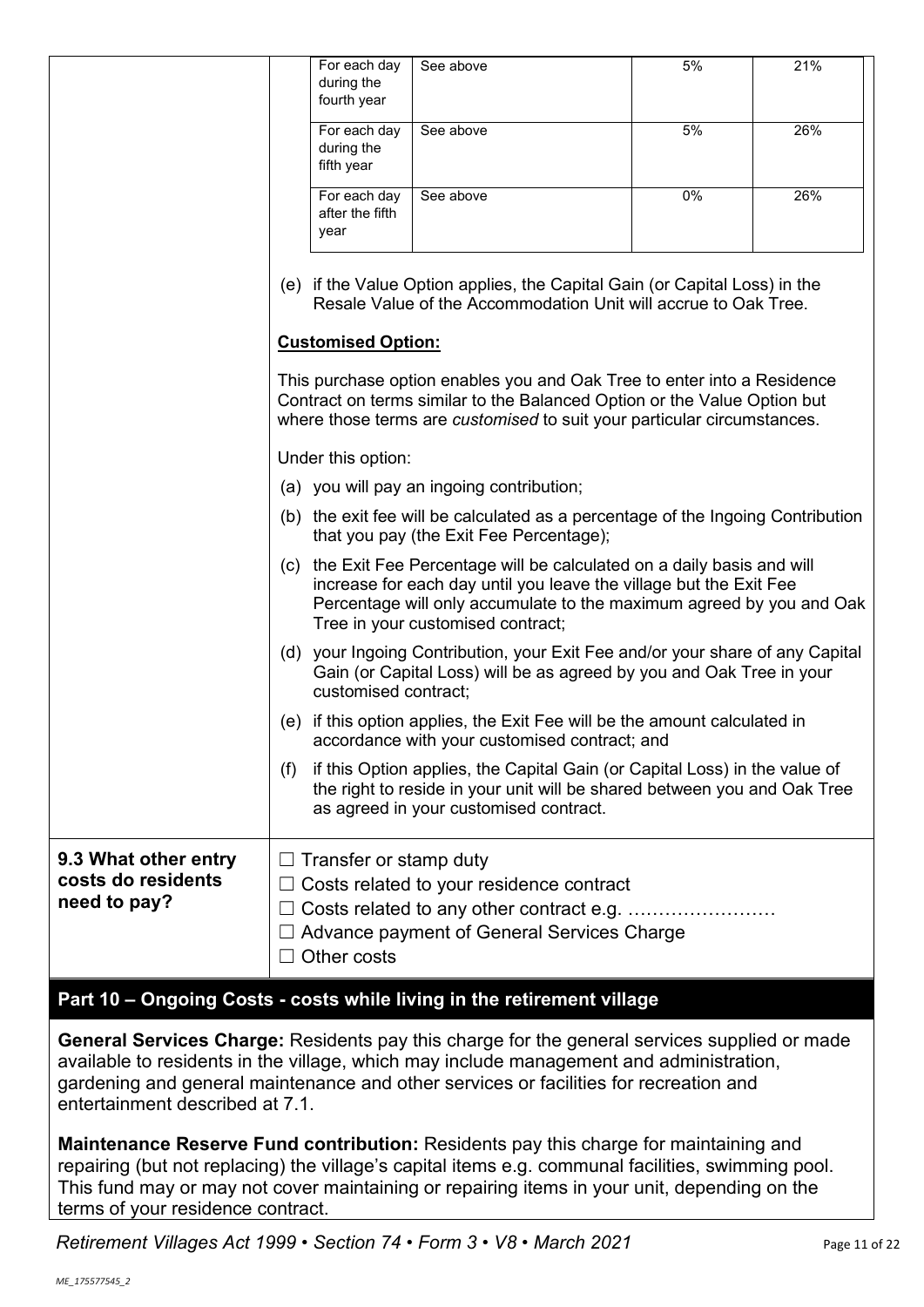The budgets for the General Services Charges Fund and the Maintenance Reserve Fund are set each financial year and these amounts can increase each year. The amount to be held in the Maintenance Reserve Fund is determined by the operator using a quantity surveyor's report. **Note:** The following ongoing costs are all stated as weekly amounts to help you compare the costs of different villages. However, the billing period for these amounts may not be weekly.

| 10.1 Current weekly rates of General Services Charge and Maintenance Reserve Fund |  |
|-----------------------------------------------------------------------------------|--|
| contribution                                                                      |  |

| <b>Type of Unit</b>                                                                                                                                                                                                           |             |                                                                                                                                                            | <b>General Services Charge</b><br>(weekly)                                                                                                       |                                                                                       | <b>Maintenance Reserve</b><br><b>Fund contribution</b><br>(weekly)           |                                                         |                                                                          |      |
|-------------------------------------------------------------------------------------------------------------------------------------------------------------------------------------------------------------------------------|-------------|------------------------------------------------------------------------------------------------------------------------------------------------------------|--------------------------------------------------------------------------------------------------------------------------------------------------|---------------------------------------------------------------------------------------|------------------------------------------------------------------------------|---------------------------------------------------------|--------------------------------------------------------------------------|------|
| <b>Independent Living Units</b>                                                                                                                                                                                               |             |                                                                                                                                                            |                                                                                                                                                  |                                                                                       |                                                                              |                                                         |                                                                          |      |
| One bedroom (type - Honeyeater)                                                                                                                                                                                               |             |                                                                                                                                                            | \$81.60                                                                                                                                          |                                                                                       |                                                                              | \$12.96                                                 |                                                                          |      |
|                                                                                                                                                                                                                               |             | One bedroom (type - Dove)                                                                                                                                  |                                                                                                                                                  | \$86.40                                                                               |                                                                              |                                                         | \$13.72                                                                  |      |
|                                                                                                                                                                                                                               |             | Two bedrooms (types - Lorikeet,<br>Bellbird and Blue Wren)                                                                                                 |                                                                                                                                                  | \$100.80                                                                              |                                                                              |                                                         | \$16.01                                                                  |      |
|                                                                                                                                                                                                                               |             | Two bedrooms (types - Dove<br>super and Magpie)                                                                                                            |                                                                                                                                                  | \$119.03                                                                              |                                                                              |                                                         | \$18.91                                                                  |      |
|                                                                                                                                                                                                                               | Kookaburra) | Two bedroom with study (type -                                                                                                                             |                                                                                                                                                  | \$119.03                                                                              |                                                                              |                                                         | \$18.91                                                                  |      |
|                                                                                                                                                                                                                               |             |                                                                                                                                                            |                                                                                                                                                  | Last three years of General Services Charge and Maintenance Reserve Fund contribution |                                                                              |                                                         |                                                                          |      |
| <b>Financial</b><br><b>General Services</b><br>Charge (range)<br>year<br>(weekly)                                                                                                                                             |             |                                                                                                                                                            | Overall %<br><b>Maintenance</b><br>change from<br><b>Reserve Fund</b><br>previous year<br>contribution (range)<br>(weekly)                       |                                                                                       |                                                                              | Overall %<br>change from<br>previous year<br>$(+ or -)$ |                                                                          |      |
|                                                                                                                                                                                                                               | 2019/20     | \$77.03 to \$112.36                                                                                                                                        |                                                                                                                                                  | 2.9%                                                                                  |                                                                              | \$12.37 to \$18.05                                      |                                                                          | 0.5% |
|                                                                                                                                                                                                                               | 2020/21     | \$79.16 to \$115.49                                                                                                                                        |                                                                                                                                                  | 2.8%                                                                                  |                                                                              | \$12.52 to \$18.27                                      |                                                                          | 1.2% |
|                                                                                                                                                                                                                               | 2021/22     | \$81.60 to \$119.03                                                                                                                                        |                                                                                                                                                  | 3.1%                                                                                  |                                                                              | \$12.96 to \$18.91                                      |                                                                          | 3.5% |
| 10.2 What costs<br>relating to the units<br>are not covered by the<br><b>General Services</b><br><b>Charge? (residents</b><br>will need to pay these<br>costs separately)                                                     |             | $\boxtimes$ Contents insurance<br>$\Box$ Home insurance (freehold units<br>only)<br>$\boxtimes$ Electricity<br>$\boxtimes$ Gas (if applicable to the unit) |                                                                                                                                                  | $\square$ Water                                                                       | $\boxtimes$ Telephone<br>$\boxtimes$ Internet<br>$\boxtimes$ Pay TV<br>Other |                                                         |                                                                          |      |
| 10.3 What other<br>ongoing or occasional<br>costs for repair,<br>maintenance and<br>replacement of items<br>in, on or attached to<br>the units are residents<br>responsible for and<br>pay for while residing<br>in the unit? |             | $\boxtimes$ Unit fixtures<br>$\boxtimes$ Unit fittings<br>$\boxtimes$<br>Unit appliances<br>$\square$ None<br><b>Additional information:</b>               | The operator will maintain the Village in good condition. The resident<br>will be responsible for the costs of maintaining, repairing (and where |                                                                                       |                                                                              |                                                         | necessary replacing) fixtures, fittings, equipment, appliances and other |      |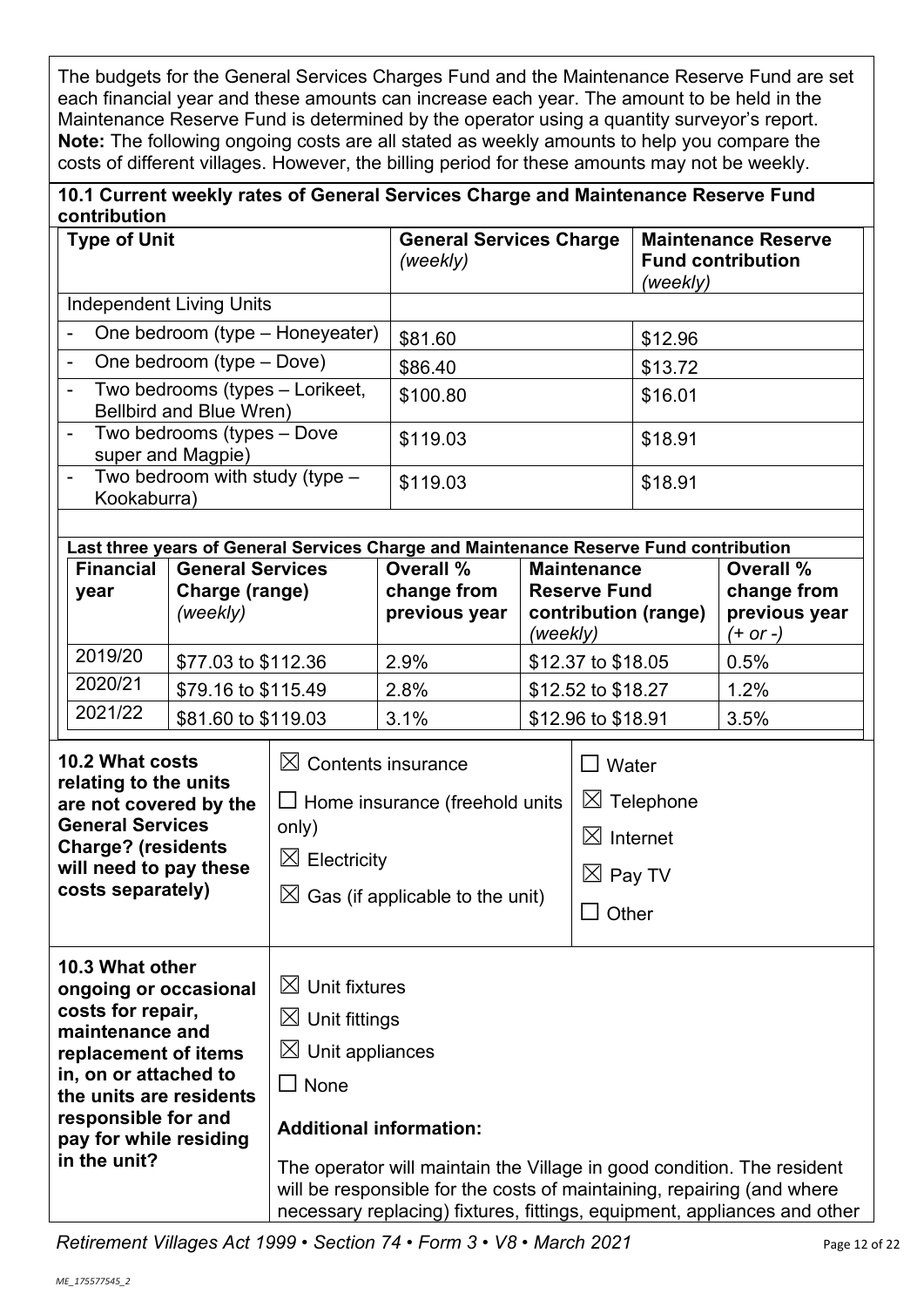|                                                                                                                                                                                                                  | property in or fixed to the interior or exterior of the resident's unit,<br>including (but not limited to) the following items (fair wear and tear<br>excepted):<br>All equipment situated in the unit including kitchen appliances;<br>Any plumbing, water and/or solar systems used for the provision<br>of services to the unit;<br>Any air-conditioning, heating or cooling equipment servicing the<br>unit;<br>Equipment installed in the unit or on common property with<br>connections serving the residents unit (for example, television<br>aerial); and<br>Any doors, windows or gates forming part of the unit.<br>The resident is responsible to contribute to the Maintenance Reserve<br>Fund which fund is for maintaining and repairing the retirement village's<br>capital items. |
|------------------------------------------------------------------------------------------------------------------------------------------------------------------------------------------------------------------|---------------------------------------------------------------------------------------------------------------------------------------------------------------------------------------------------------------------------------------------------------------------------------------------------------------------------------------------------------------------------------------------------------------------------------------------------------------------------------------------------------------------------------------------------------------------------------------------------------------------------------------------------------------------------------------------------------------------------------------------------------------------------------------------------|
| 10.4 Does the operator<br>offer a maintenance<br>service or help<br>residents arrange<br>repairs and<br>maintenance for their<br>unit?<br>If yes: provide details,<br>including any charges<br>for this service. | $\boxtimes$ Yes $\Box$ No<br>The operator provides the residents with a list of preferred suppliers as<br>an option for repairs and maintenance on a user pays basis.                                                                                                                                                                                                                                                                                                                                                                                                                                                                                                                                                                                                                             |
|                                                                                                                                                                                                                  | Part 11 - Exit fees - when you leave the village                                                                                                                                                                                                                                                                                                                                                                                                                                                                                                                                                                                                                                                                                                                                                  |
|                                                                                                                                                                                                                  |                                                                                                                                                                                                                                                                                                                                                                                                                                                                                                                                                                                                                                                                                                                                                                                                   |
|                                                                                                                                                                                                                  | A resident may have to pay an exit fee to the operator when they leave their unit or when the right<br>to reside in their unit is sold. This is also referred to as a 'deferred management fee' (DMF).                                                                                                                                                                                                                                                                                                                                                                                                                                                                                                                                                                                            |
| 11.1 Do residents pay<br>an exit fee when they<br>permanently leave<br>their unit?<br>If yes: list all exit fee<br>options that may apply<br>to new contracts                                                    | $\Box$ Yes – all residents pay an exit fee calculated using the same formula<br>$\boxtimes$ Yes – all new residents pay an exit fee but the way this is worked<br>out may vary depending on each resident's residence contract:<br>$\Box$ No exit fee<br>$\Box$ Other<br><b>Exit Fee</b><br>When you leave your accommodation unit an exit fee will be payable,<br>subject to some exceptions (for example if you leave during the cooling<br>off period).<br>Each Purchase Option and the Exit Fee applicable to the Purchase<br>Option is summarised as follows.                                                                                                                                                                                                                                |
| Time period from date of<br>occupation of unit to the<br>date the resident ceases to<br>reside in the unit<br>1 year                                                                                             | Exit fee calculation based on the Balanced Option<br>6% of your ingoing contribution                                                                                                                                                                                                                                                                                                                                                                                                                                                                                                                                                                                                                                                                                                              |

*Retirement Villages Act 1999 • Section 74 • Form 3 • V8 • March 2021* Page 13 of 22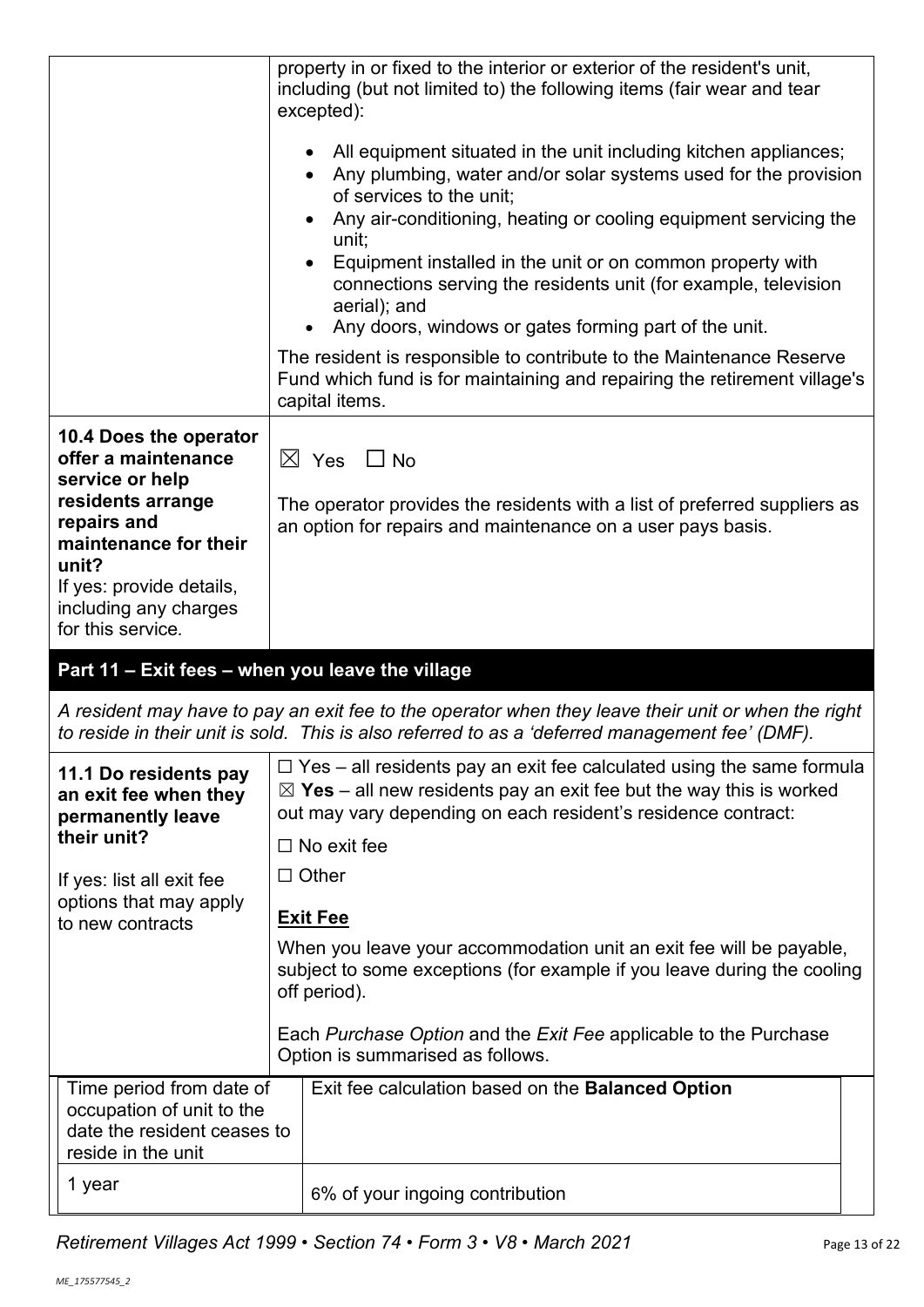| 2 years                                                                                                    | 12% of your ingoing contribution                                                                     |  |  |  |
|------------------------------------------------------------------------------------------------------------|------------------------------------------------------------------------------------------------------|--|--|--|
| 3 years                                                                                                    | 18% of your ingoing contribution                                                                     |  |  |  |
| 4 years                                                                                                    | 24% of your ingoing contribution                                                                     |  |  |  |
| 5 years                                                                                                    | 30% of your ingoing contribution                                                                     |  |  |  |
| 6 years                                                                                                    | 36% of your ingoing contribution                                                                     |  |  |  |
| 10 years                                                                                                   | 36% of your ingoing contribution                                                                     |  |  |  |
| out on a daily basis.                                                                                      | <b>Note:</b> if the period of occupation is not a whole number of years, the exit fee will be worked |  |  |  |
| residence.                                                                                                 | The maximum (or capped) exit fee is 36% of the ingoing contribution after 6 years of                 |  |  |  |
|                                                                                                            | The minimum exit fee is 6% of the ingoing contribution x 1/365 (for 1 day of residence).             |  |  |  |
| Time period from date of<br>occupation of unit to the<br>date the resident ceases to<br>reside in the unit | Exit fee calculation based on the Value Option                                                       |  |  |  |
| 1 year                                                                                                     | 6% of your ingoing contribution                                                                      |  |  |  |
| 2 years                                                                                                    | 11% of your ingoing contribution                                                                     |  |  |  |
| 3 years                                                                                                    | 16% of your ingoing contribution                                                                     |  |  |  |
| 4 years                                                                                                    | 21% of your ingoing contribution                                                                     |  |  |  |
| 5 years                                                                                                    | 26% of your ingoing contribution                                                                     |  |  |  |
| 10 years                                                                                                   | 26% of your ingoing contribution                                                                     |  |  |  |
| out on a daily basis.                                                                                      | Note: if the period of occupation is not a whole number of years, the exit fee will be worked        |  |  |  |
| residence.                                                                                                 | The maximum (or capped) exit fee is 26% of the ingoing contribution after 5 years of                 |  |  |  |
| The minimum exit fee is 6% of the ingoing contribution x 1/365 (for 1 day of residence).                   |                                                                                                      |  |  |  |
| Time period from date of<br>occupation of unit to the<br>date the resident ceases to<br>reside in the unit | Exit fee calculation based on the Customised Option                                                  |  |  |  |
|                                                                                                            |                                                                                                      |  |  |  |

1 year  $\left| \text{SP\% of your ingoing contribution x 1} \right|$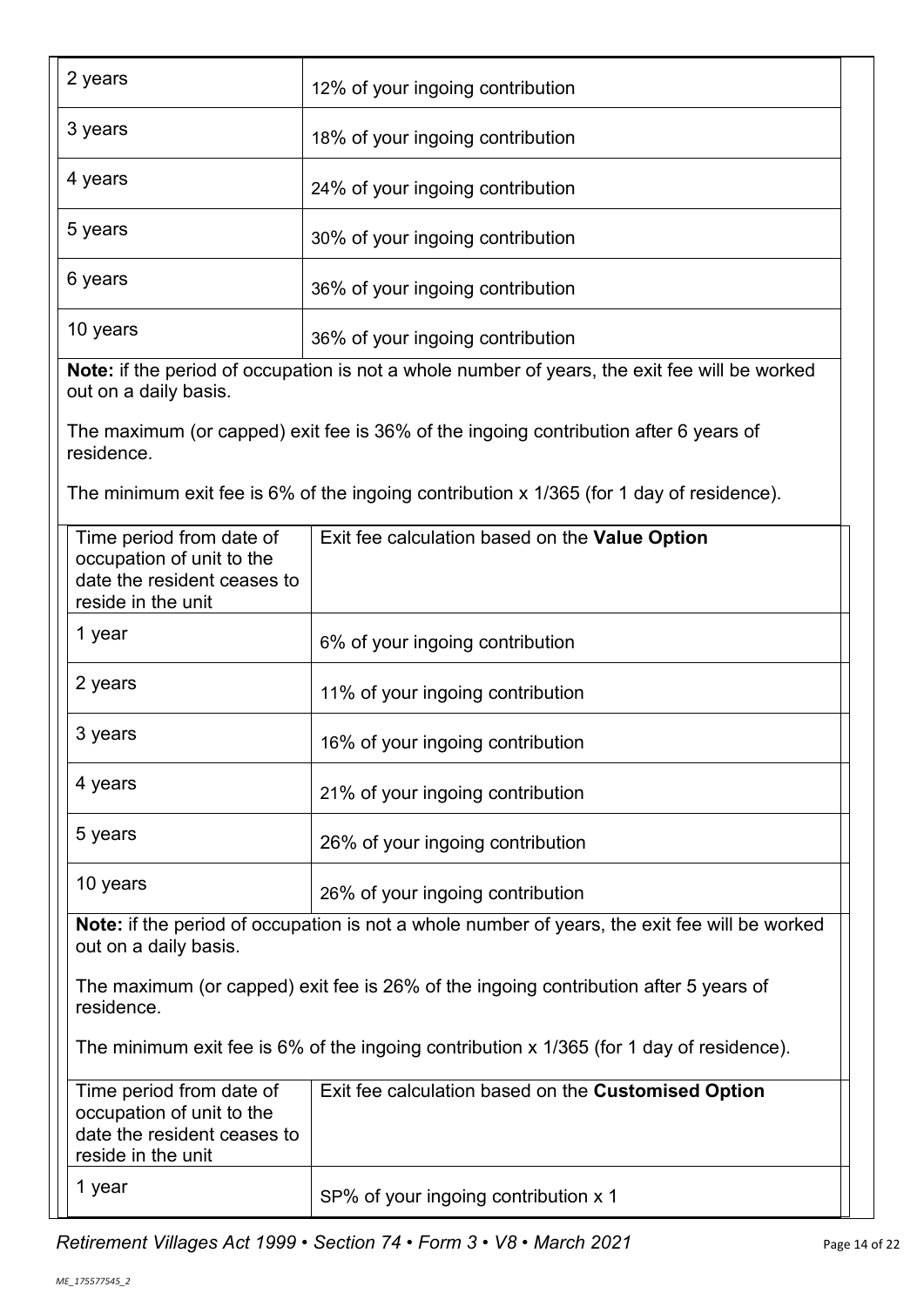|  | 2 years                                                   | SP% of your ingoing contribution x 2                                                                                                                                                                                                                                                                                                           |  |  |
|--|-----------------------------------------------------------|------------------------------------------------------------------------------------------------------------------------------------------------------------------------------------------------------------------------------------------------------------------------------------------------------------------------------------------------|--|--|
|  | 3 years                                                   | SP% of your ingoing contribution x 3                                                                                                                                                                                                                                                                                                           |  |  |
|  | 4 years                                                   | SP% of your ingoing contribution x 4                                                                                                                                                                                                                                                                                                           |  |  |
|  | 5 years                                                   | SP% of your ingoing contribution x 5                                                                                                                                                                                                                                                                                                           |  |  |
|  | 6 years                                                   | SP% of your ingoing contribution x 6                                                                                                                                                                                                                                                                                                           |  |  |
|  | 7 years                                                   | SP% of your ingoing contribution x 7                                                                                                                                                                                                                                                                                                           |  |  |
|  | 10 years                                                  | SP% of your ingoing contribution x 7                                                                                                                                                                                                                                                                                                           |  |  |
|  | out on a daily basis.                                     | Note: if the period of occupation is not a whole number of years, the exit fee will be worked                                                                                                                                                                                                                                                  |  |  |
|  |                                                           | The maximum (or capped) exit fee is the Specified Percentage "SP" (as agreed by the<br>resident and the operator) of the ingoing contribution x 7, after 7 years of residence.                                                                                                                                                                 |  |  |
|  |                                                           | The minimum exit fee is the Specified Percentage "SP" (as agreed by the resident and the<br>operator) of the ingoing contribution, x 1/365 (for 1 day of residence).                                                                                                                                                                           |  |  |
|  | 11.2 What other exit<br>costs do residents                | Sale costs for the unit                                                                                                                                                                                                                                                                                                                        |  |  |
|  | need to pay or<br>contribute to?                          | $\boxtimes$ Legal costs                                                                                                                                                                                                                                                                                                                        |  |  |
|  |                                                           | $\boxtimes$ Other costs:                                                                                                                                                                                                                                                                                                                       |  |  |
|  |                                                           | $\circ$ stamp duty on surrender of licence (currently nil)                                                                                                                                                                                                                                                                                     |  |  |
|  |                                                           | Part 12 - Reinstatement and renovation of the unit                                                                                                                                                                                                                                                                                             |  |  |
|  | 12.1 Is the resident<br>responsible for                   | $\boxtimes$ Yes $\Box$ No                                                                                                                                                                                                                                                                                                                      |  |  |
|  | reinstatement of the<br>unit when they leave<br>the unit? | Reinstatement work means replacements or repairs that are<br>reasonably necessary to return the unit to the same condition it was in<br>when the resident started occupation, apart from:<br>fair wear and tear; and<br>renovations and other changes to the condition of the unit carried<br>out with agreement of the resident and operator. |  |  |
|  |                                                           | Fair wear and tear includes a reasonable amount of wear and tear<br>associated with the use of items commonly used in a retirement village.<br>However, a resident is responsible for the cost of replacing a capital<br>item of the retirement village if the resident deliberately damages the<br>item or causes accelerated wear.           |  |  |
|  |                                                           | Entry and exit inspections and reports are undertaken by the operator<br>and resident to assess the condition of the unit.                                                                                                                                                                                                                     |  |  |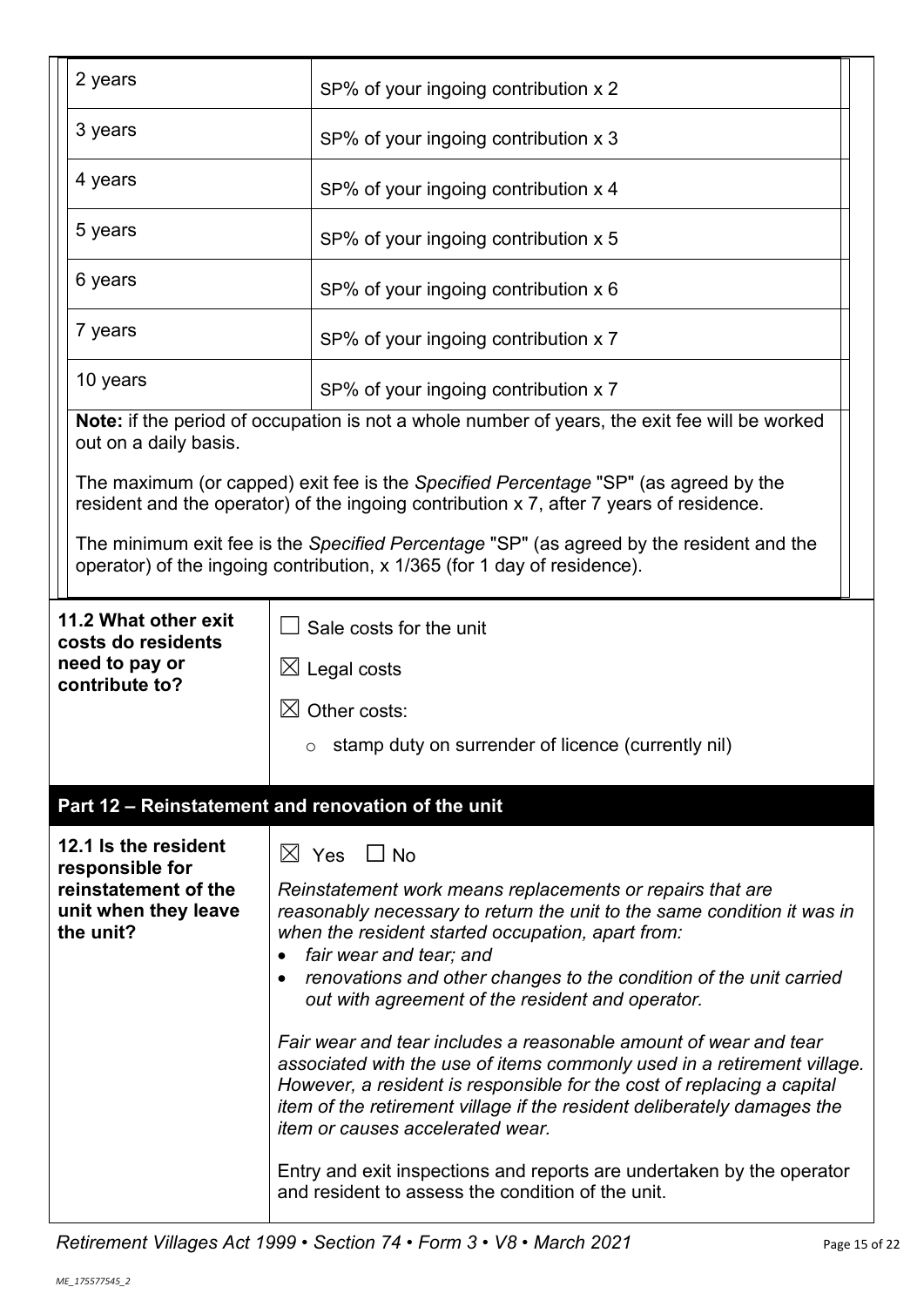| 12.2 Is the resident<br>responsible for<br>renovation of the unit<br>when they leave the                                                                                                                   | $\Box$ Yes, all residents pay  % of any renovation costs (in<br>same proportion as the share of the capital gain on the sale of their<br>unit)                                                                                                                                                                                                                                                                                                                                                                                 |  |  |  |
|------------------------------------------------------------------------------------------------------------------------------------------------------------------------------------------------------------|--------------------------------------------------------------------------------------------------------------------------------------------------------------------------------------------------------------------------------------------------------------------------------------------------------------------------------------------------------------------------------------------------------------------------------------------------------------------------------------------------------------------------------|--|--|--|
| unit?                                                                                                                                                                                                      | $\boxtimes$<br>Optional, only applies to residents who share in the capital gain on<br>the sale of their unit, and the resident pays a percentage of any<br>renovation costs (in same proportion as the share of the capital<br>gain on the sale of their unit)                                                                                                                                                                                                                                                                |  |  |  |
|                                                                                                                                                                                                            | $\Box$ No                                                                                                                                                                                                                                                                                                                                                                                                                                                                                                                      |  |  |  |
|                                                                                                                                                                                                            | Renovation means replacements or repairs other than reinstatement<br>work.                                                                                                                                                                                                                                                                                                                                                                                                                                                     |  |  |  |
|                                                                                                                                                                                                            | By law, the operator is responsible for the cost of any renovation work<br>on a former resident's unit, unless the residence contract provides for<br>the resident to share in the capital gain on the sale of the resident's<br>interest in the unit. Renovation costs are shared between the former<br>resident and operator in the same proportion as any capital gain is to<br>be shared under the residence contract.                                                                                                     |  |  |  |
| Part 13- Capital gain or losses                                                                                                                                                                            |                                                                                                                                                                                                                                                                                                                                                                                                                                                                                                                                |  |  |  |
| 13.1 When the<br>resident's interest or<br>right to reside in the<br>unit is sold, does the<br>resident share in the<br>capital gain or capital<br>loss on the resale of<br>their unit?                    | $\boxtimes$ Optional - residents can elect to share in a capital gain or loss<br>option:<br>Under the Balanced Option<br>the resident's share of the<br>capital gain is 50%<br>the resident's share of the<br>capital loss is 50%<br>Under the Value Option<br>the resident's share of the<br>capital gain is Nil<br>the resident's share of the<br>capital loss is Nil<br>Under the Customised Option<br>the resident's share of the<br>capital gain is as agreed<br>the resident's share of the<br>capital loss is as agreed |  |  |  |
|                                                                                                                                                                                                            | Part 14 - Exit entitlement or buyback of freehold units                                                                                                                                                                                                                                                                                                                                                                                                                                                                        |  |  |  |
| An exit entitlement is the amount the operator may be required to pay the former resident under a<br>residence contract after the right to reside is terminated and the former resident has left the unit. |                                                                                                                                                                                                                                                                                                                                                                                                                                                                                                                                |  |  |  |
| 14.1 How is the exit<br>entitlement which the<br>operator will pay the<br>resident worked out?                                                                                                             | The Exit Entitlement will be equal to:<br>The Ingoing Contribution by way of repayment of the Loan Amount.<br><b>Plus</b>                                                                                                                                                                                                                                                                                                                                                                                                      |  |  |  |
|                                                                                                                                                                                                            | the Resident's Share (if any) of the Capital Gain (if any).<br><b>Less</b>                                                                                                                                                                                                                                                                                                                                                                                                                                                     |  |  |  |
|                                                                                                                                                                                                            | the Exit fee (refer part 11.1 above);                                                                                                                                                                                                                                                                                                                                                                                                                                                                                          |  |  |  |
|                                                                                                                                                                                                            | the Resident's Share (if any) of the Capital Loss (if any).                                                                                                                                                                                                                                                                                                                                                                                                                                                                    |  |  |  |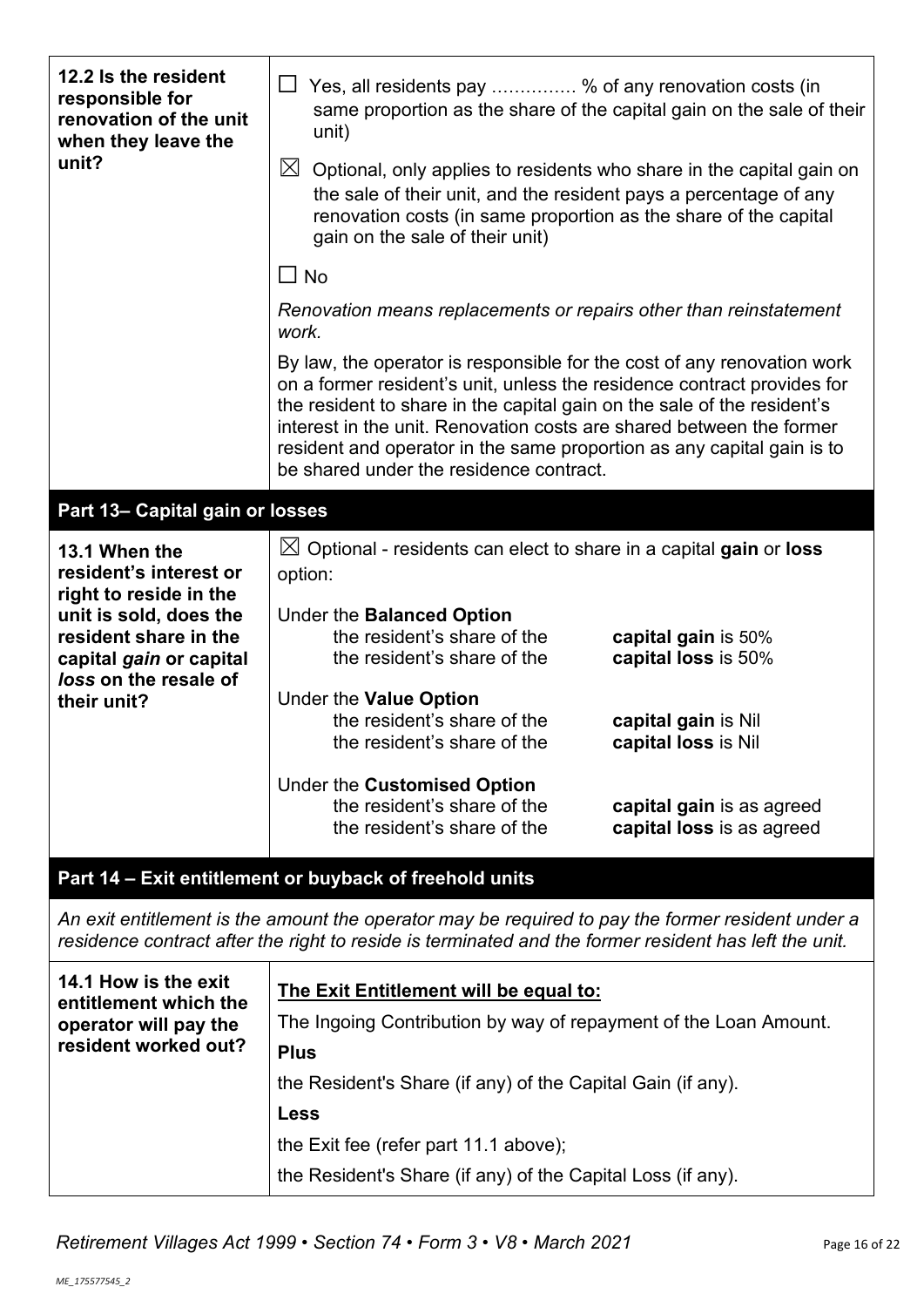|                                                                   |                                                                                                                                        | Contributions owing by the Resident;                                                                | the General Services Charges and Maintenance Reserve Fund                                                                                                                                                                                                                     |                  |
|-------------------------------------------------------------------|----------------------------------------------------------------------------------------------------------------------------------------|-----------------------------------------------------------------------------------------------------|-------------------------------------------------------------------------------------------------------------------------------------------------------------------------------------------------------------------------------------------------------------------------------|------------------|
|                                                                   |                                                                                                                                        |                                                                                                     | the costs of reinstatement of the unit (refer to part 12.1);                                                                                                                                                                                                                  |                  |
|                                                                   | part 12.2);                                                                                                                            |                                                                                                     | the Resident's Share (if any) of any agreed Renovation Costs (refer to                                                                                                                                                                                                        |                  |
|                                                                   |                                                                                                                                        |                                                                                                     | any other amounts owing by the resident under any other agreement<br>relating to the provision of services or goods in the Village; and                                                                                                                                       |                  |
|                                                                   | <b>Residence Contract.</b>                                                                                                             |                                                                                                     | the costs and expenses incurred in relation to termination of the                                                                                                                                                                                                             |                  |
| 14.2 When is the exit<br>entitlement payable?                     |                                                                                                                                        | on or before the <b>earliest</b> of the following days:<br>the day stated in the residence contract | By law, the operator must pay the exit entitlement to a former resident<br>$\triangleright$ no date is stated in the residence contract                                                                                                                                       |                  |
|                                                                   | ٠                                                                                                                                      | unit to the next resident or the operator                                                           | 14 days after the settlement of the sale of the right to reside in the                                                                                                                                                                                                        |                  |
|                                                                   |                                                                                                                                        |                                                                                                     | 18 months after the termination date of the resident's right to reside<br>under the residence contract, even if the unit has not been resold,<br>unless the operator has been granted an extension for payment by<br>the Queensland Civil and Administrative Tribunal (QCAT). |                  |
|                                                                   | who has died.                                                                                                                          |                                                                                                     | In addition, an operator is entitled to see probate or letters of<br>administration before paying the exit entitlement of a former resident                                                                                                                                   |                  |
| 14.3 What is the<br>turnover of units for<br>sale in the village? | year.                                                                                                                                  |                                                                                                     | 12 accommodation units were vacant as at the end of the last financial                                                                                                                                                                                                        |                  |
|                                                                   | 5 accommodation units were resold during the last financial year.                                                                      |                                                                                                     |                                                                                                                                                                                                                                                                               |                  |
|                                                                   | three financial years.                                                                                                                 |                                                                                                     | 14 months was the average length of time to sell a unit over the last                                                                                                                                                                                                         |                  |
| Part 15 - Financial management of the village                     |                                                                                                                                        |                                                                                                     |                                                                                                                                                                                                                                                                               |                  |
| 15.1 What is the                                                  |                                                                                                                                        |                                                                                                     | General Services Charges Fund for the last 3 years                                                                                                                                                                                                                            |                  |
| financial status for the                                          | Financial                                                                                                                              | Deficit/Surplus                                                                                     | <b>Balance</b>                                                                                                                                                                                                                                                                | Change from      |
| funds that the                                                    | Year                                                                                                                                   |                                                                                                     |                                                                                                                                                                                                                                                                               | previous year    |
| operator is required to                                           | 2018/19<br>2019/20                                                                                                                     | \$11,102 deficit<br>\$11,412 deficit                                                                | \$337,690<br>\$341,950                                                                                                                                                                                                                                                        | $-267%$<br>$-3%$ |
| maintain under the<br><b>Retirement Villages</b>                  | 2020/21                                                                                                                                | \$39,746 deficit                                                                                    | \$362,975                                                                                                                                                                                                                                                                     | 248%             |
| Act 1999?                                                         | Balance of General Services Charges Fund for<br>\$78,888<br>last financial year OR last quarter if no full<br>financial year available |                                                                                                     |                                                                                                                                                                                                                                                                               |                  |
|                                                                   | year available                                                                                                                         | financial year OR last quarter if no full financial                                                 | Balance of Maintenance Reserve Fund for last                                                                                                                                                                                                                                  | \$23,201         |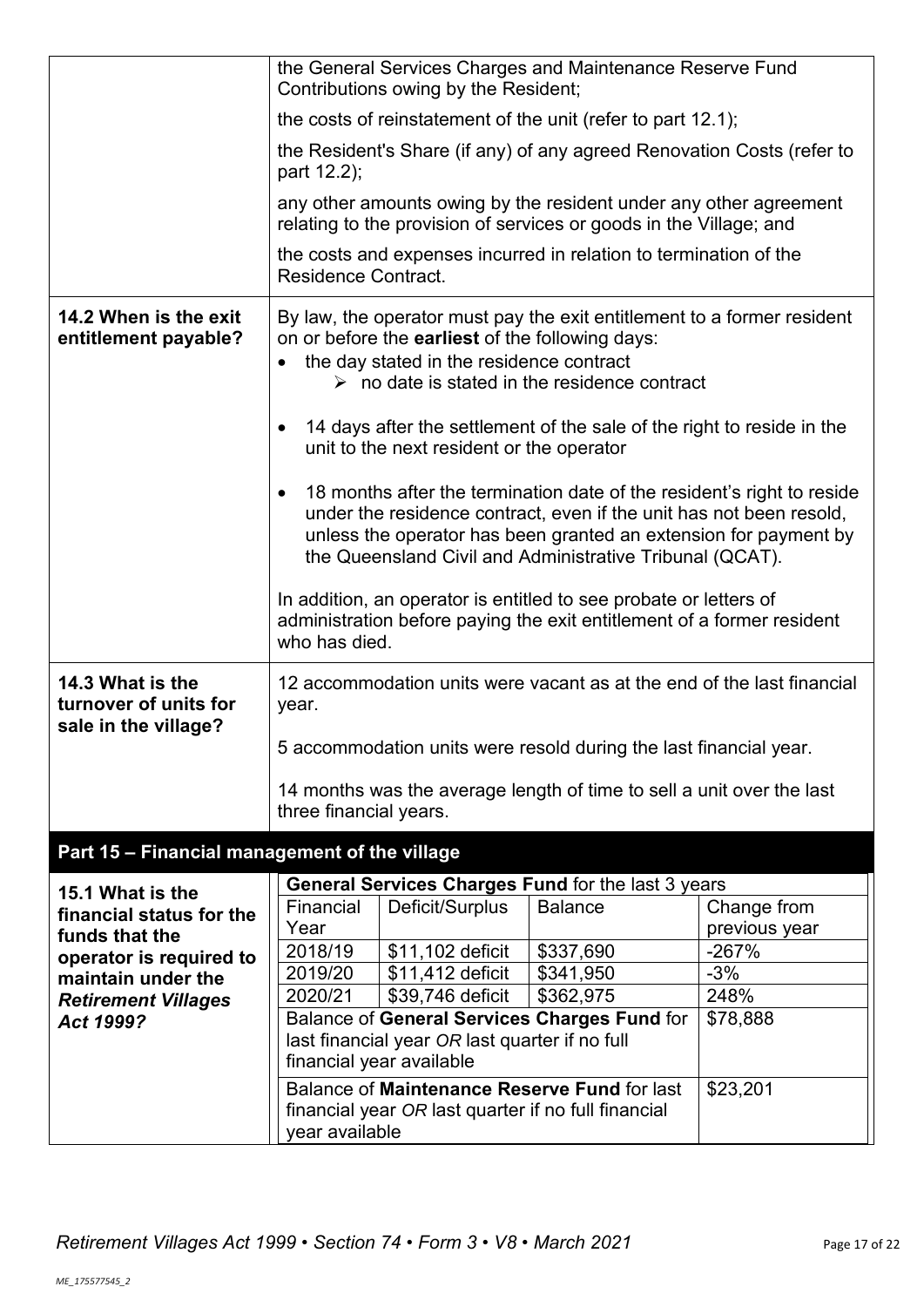|                                                                                                                                                                                                                                                        | Balance of Capital Replacement Fund for the<br>last financial year OR last quarter if no full<br>financial year available                                                                                                     | \$44,626 |
|--------------------------------------------------------------------------------------------------------------------------------------------------------------------------------------------------------------------------------------------------------|-------------------------------------------------------------------------------------------------------------------------------------------------------------------------------------------------------------------------------|----------|
|                                                                                                                                                                                                                                                        | Percentage of a resident ingoing contribution<br>applied to the Capital Replacement Fund                                                                                                                                      | $1\%$    |
|                                                                                                                                                                                                                                                        | The operator pays a percentage of a resident's<br>ingoing contribution, as determined by a quantity<br>surveyor's report, to the Capital Replacement<br>Fund. This fund is used for replacing the village's<br>capital items. |          |
|                                                                                                                                                                                                                                                        | <b>OR</b>                                                                                                                                                                                                                     |          |
|                                                                                                                                                                                                                                                        | the village is not yet operating.                                                                                                                                                                                             |          |
|                                                                                                                                                                                                                                                        |                                                                                                                                                                                                                               |          |
| Part 16 - Insurance                                                                                                                                                                                                                                    |                                                                                                                                                                                                                               |          |
| The village operator must take out general insurance, to full replacement value, for the retirement<br>village, including for:<br>communal facilities; and<br>the accommodation units, other than accommodation units owned by residents.<br>$\bullet$ |                                                                                                                                                                                                                               |          |
| Residents contribute towards the cost of this insurance as part of the General Services Charge.                                                                                                                                                        |                                                                                                                                                                                                                               |          |
| 40 4 La Alan nanislandi                                                                                                                                                                                                                                |                                                                                                                                                                                                                               |          |

| 16.1 Is the resident<br>responsible for<br>arranging any<br>insurance cover?<br>If yes, the resident is<br>responsible for these<br>insurance policies: | $\bowtie$<br>Yes<br>$\Box$ No<br>If yes, the resident is responsible for these insurance policies:<br>contents of the accommodation unit (excluding fixtures and<br>fittings owned by the Operator); and<br>any vehicle or boat owned by the resident and stored in the<br>Village. |
|---------------------------------------------------------------------------------------------------------------------------------------------------------|-------------------------------------------------------------------------------------------------------------------------------------------------------------------------------------------------------------------------------------------------------------------------------------|
| Part 17 - Living in the village                                                                                                                         |                                                                                                                                                                                                                                                                                     |
| Trial or settling in period in the village                                                                                                              |                                                                                                                                                                                                                                                                                     |
| 17.1 Does the village<br>offer prospective<br>residents a trial period<br>or a settling in period<br>in the village?                                    | $\Box$ Yes<br>$\boxtimes$ No                                                                                                                                                                                                                                                        |
| <b>Pets</b>                                                                                                                                             |                                                                                                                                                                                                                                                                                     |
| 17.2 Are residents<br>allowed to keep pets?                                                                                                             | $\boxtimes$<br>Yes<br><b>No</b><br>Resident's intending to house a pet must apply for the Operator's<br>$\mathbf{r}$ and $\mathbf{r}$ and $\mathbf{r}$ and $\mathbf{r}$ and $\mathbf{r}$ and $\mathbf{r}$ and $\mathbf{r}$                                                          |

consent and must observe the Pet Policy for the Village (as outlined in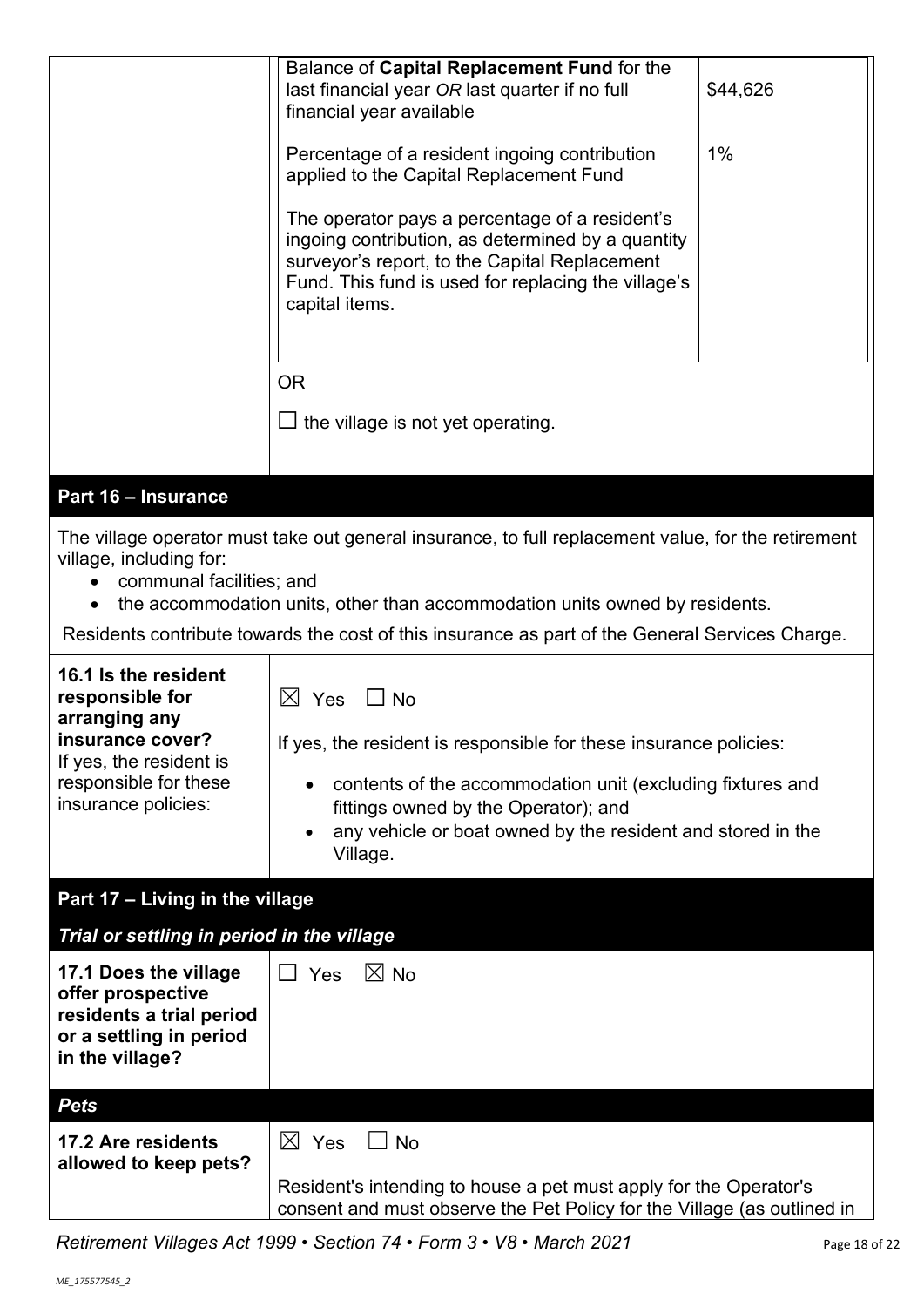| If yes: specify any<br>restrictions or conditions<br>on pet ownership                                                                                                                                      | the Village Rules). A copy of the Pet Policy is available for review upon<br>request.                                                                                                                                                                                                                                                                                                                                                                                           |  |
|------------------------------------------------------------------------------------------------------------------------------------------------------------------------------------------------------------|---------------------------------------------------------------------------------------------------------------------------------------------------------------------------------------------------------------------------------------------------------------------------------------------------------------------------------------------------------------------------------------------------------------------------------------------------------------------------------|--|
| <b>Visitors</b>                                                                                                                                                                                            |                                                                                                                                                                                                                                                                                                                                                                                                                                                                                 |  |
| 17.3 Are there<br>restrictions on visitors<br>staying with residents<br>or visiting?<br>If yes: specify any<br>restrictions or conditions<br>on visitors (e.g. length of<br>stay, arrange with<br>manager) | $\boxtimes$ Yes $\Box$ No<br>Residents must notify the operator if they intend for a visitor to stay<br>with them in the Village and must obtain the Operator's consent if this<br>is for an extended duration (in accordance with the Village Rules).<br>Resident's intending for a visitor to stay in their unit must observe the<br>Visitor Policy for the Village (as outlined in the Village Rules). A copy of<br>the Visitor Policy is available for review upon request. |  |
| <b>Village by-laws and village rules</b>                                                                                                                                                                   |                                                                                                                                                                                                                                                                                                                                                                                                                                                                                 |  |
| 17.4 Does the village<br>have village by-laws?                                                                                                                                                             | $\boxtimes$ No<br>Yes<br>$\Box$<br>By law, residents may, by special resolution at a residents meeting and<br>with the agreement of the operator, make, change or revoke by-laws<br>for the village.<br>Note: See notice at end of document regarding inspection of village<br>by-laws                                                                                                                                                                                          |  |
| 17.5 Does the operator<br>have other rules for<br>the village.                                                                                                                                             | $\boxtimes$ Yes<br>$\Box$ No<br>If yes: Rules may be made available on request                                                                                                                                                                                                                                                                                                                                                                                                  |  |
| <b>Resident input</b>                                                                                                                                                                                      |                                                                                                                                                                                                                                                                                                                                                                                                                                                                                 |  |
| 17.6 Does the village<br>have a residents<br>committee established<br>under the Retirement<br><b>Villages Act 1999?</b>                                                                                    | $\Box$ Yes $\boxtimes$ No<br>By law, residents are entitled to elect and form a residents committee<br>to deal with the operator on behalf of residents about the day-to-day<br>running of the village and any complaints or proposals raised by<br>residents.<br>You may like to ask the village manager about an opportunity to talk<br>with members of the resident committee about living in this village.                                                                  |  |
| <b>Part 18 - Accreditation</b>                                                                                                                                                                             |                                                                                                                                                                                                                                                                                                                                                                                                                                                                                 |  |
| 18.1 Is the village<br>voluntarily accredited<br>through an industry-<br>based accreditation<br>scheme?                                                                                                    | $\boxtimes$ No, village is not accredited<br>□ Yes, village is voluntarily accredited through:                                                                                                                                                                                                                                                                                                                                                                                  |  |
| Note: Retirement village accreditation schemes are industry-based schemes. The Retirement<br>Villages Act 1999 does not establish an accreditation scheme or standards for retirement villages.            |                                                                                                                                                                                                                                                                                                                                                                                                                                                                                 |  |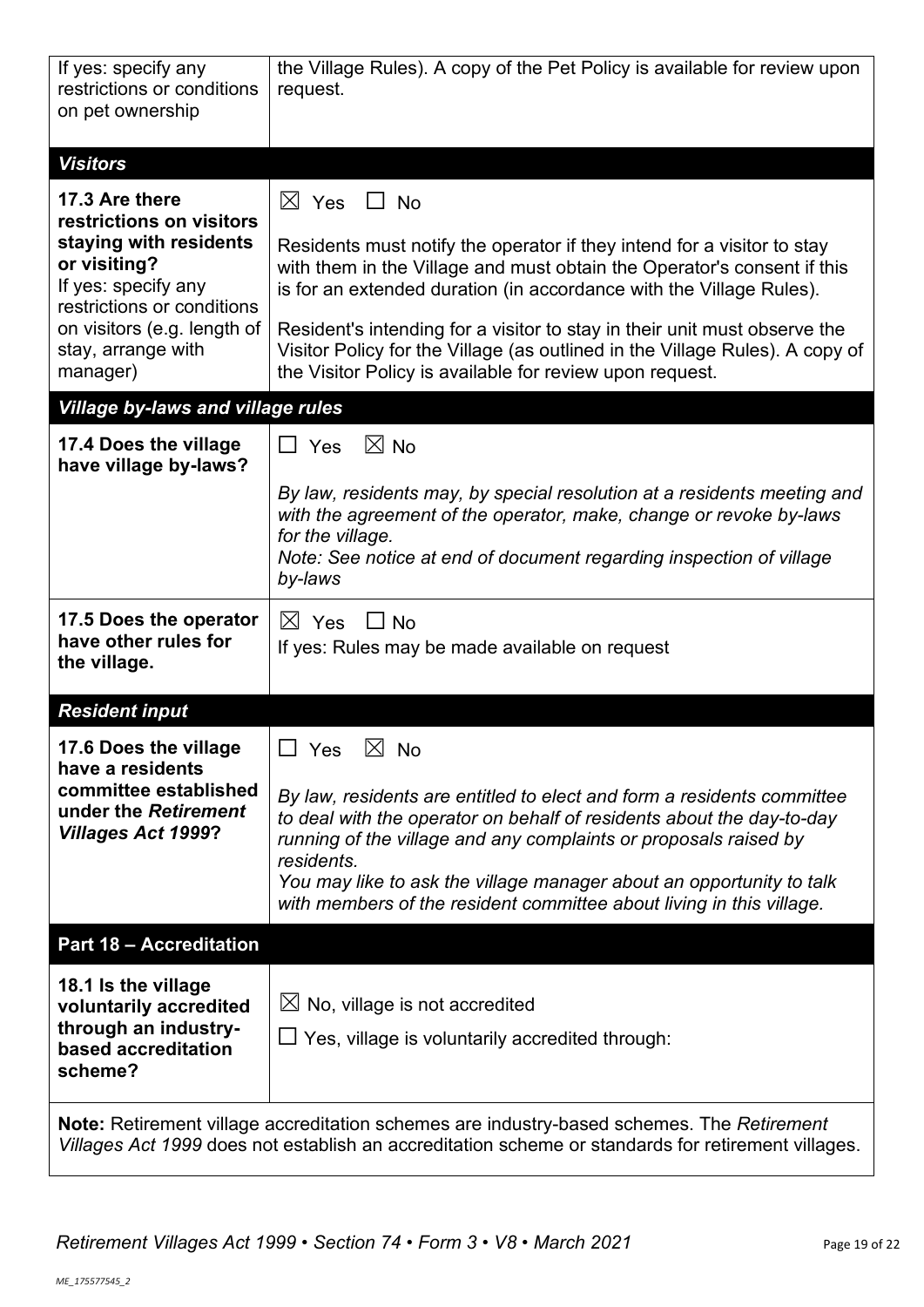|                                                                                                                                                              | Part 19 - Waiting list                                                                                                |                                                                                                                                                                                                                                                                                                                                                                                                                                                                                                                                                                                                                                                                                                                                                                                                                                                                                                                                                                                                                                        |
|--------------------------------------------------------------------------------------------------------------------------------------------------------------|-----------------------------------------------------------------------------------------------------------------------|----------------------------------------------------------------------------------------------------------------------------------------------------------------------------------------------------------------------------------------------------------------------------------------------------------------------------------------------------------------------------------------------------------------------------------------------------------------------------------------------------------------------------------------------------------------------------------------------------------------------------------------------------------------------------------------------------------------------------------------------------------------------------------------------------------------------------------------------------------------------------------------------------------------------------------------------------------------------------------------------------------------------------------------|
| for entry?<br>If yes,                                                                                                                                        | 19.1 Does the village<br>maintain a waiting list<br>• what is the fee to join<br>the waiting list?                    | $\boxtimes$ Yes<br>$\Box$ No<br>$\boxtimes$ No fee                                                                                                                                                                                                                                                                                                                                                                                                                                                                                                                                                                                                                                                                                                                                                                                                                                                                                                                                                                                     |
|                                                                                                                                                              | <b>Access to documents</b>                                                                                            |                                                                                                                                                                                                                                                                                                                                                                                                                                                                                                                                                                                                                                                                                                                                                                                                                                                                                                                                                                                                                                        |
| $\boxtimes$<br>$\boxtimes$<br>$\boxtimes$                                                                                                                    | Village site plan                                                                                                     | The following operational documents are held by the retirement village scheme operator<br>and a prospective resident or resident may make a written request to the operator to<br>inspect or take a copy of these documents free of charge. The operator must comply with<br>the request by the date stated by the prospective resident or resident (which must be at<br>least seven days after the request is given).<br>Certificate of registration for the retirement village scheme<br>Certificate of title or current title search for the retirement village land                                                                                                                                                                                                                                                                                                                                                                                                                                                                |
| $\boxtimes$                                                                                                                                                  |                                                                                                                       | Plans showing the location, floor plan or dimensions of accommodation units in the village                                                                                                                                                                                                                                                                                                                                                                                                                                                                                                                                                                                                                                                                                                                                                                                                                                                                                                                                             |
| $\Box$<br>$\Box$<br>$\Box$<br>$\Box$<br>$\Box$<br>$\boxtimes$<br>$\boxtimes$<br>$\Box$<br>$\boxtimes$<br>$\boxtimes$<br>$\Box$<br>$\boxtimes$<br>$\boxtimes$ | of the retirement village<br>years of the retirement village<br>Village dispute resolution process<br>Village by-laws | Plans of any units or facilities under construction<br>Development or planning approvals for any further development of the village<br>An approved redevelopment plan for the village under the Retirement Village Act<br>An approved transition plan for the village<br>An approved closure plan for the village<br>The annual financial statements and report presented to the previous annual meeting<br>Statements of the balance of the capital replacement fund or maintenance reserve fund or<br>Income and expenditure for general services at the end of the previous three financial<br>Statements of the balance of any Body Corporate administrative fund or sinking fund at the<br>end of the previous three years of the retirement village<br>Examples of contracts that residents may have to enter into<br>Village insurance policies and certificates of currency<br>A current public information document (PID) continued in effect under section 237I of the<br>Act (this applies to existing residence contracts) |
|                                                                                                                                                              |                                                                                                                       | An example request form containing all the necessary information you must include in your<br>request is available on the Department of Housing and Public Works website.                                                                                                                                                                                                                                                                                                                                                                                                                                                                                                                                                                                                                                                                                                                                                                                                                                                               |
|                                                                                                                                                              | <b>Further Information</b>                                                                                            |                                                                                                                                                                                                                                                                                                                                                                                                                                                                                                                                                                                                                                                                                                                                                                                                                                                                                                                                                                                                                                        |
|                                                                                                                                                              |                                                                                                                       | If you would like more information, contact the Department of Housing and Public Works<br>on 13 QGOV (13 74 68) or visit our website at www.hpw.qld.gov.au                                                                                                                                                                                                                                                                                                                                                                                                                                                                                                                                                                                                                                                                                                                                                                                                                                                                             |

# **General Information**

General information and fact sheets on retirement villages: [www.qld.gov.au/retirementvillages](http://www.qld.gov.au/retirementvillages) For more information on retirement villages and other seniors living options: [www.qld.gov.au/seniorsliving](http://www.qld.gov.au/seniorsliving)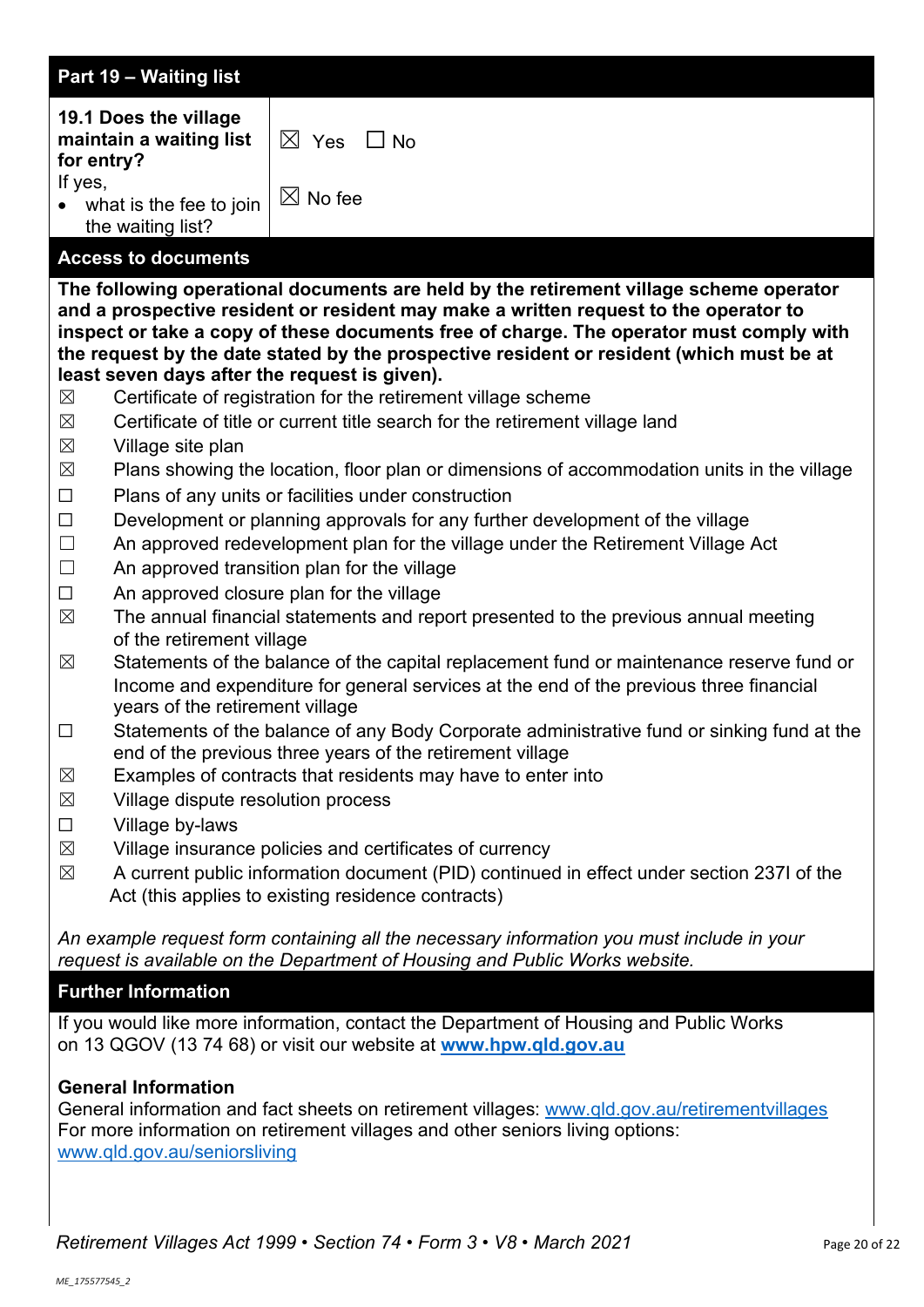#### **Regulatory Services, Department of Housing and Public Works**

Regulatory Services administers the *Retirement Villages Act 1999*. This includes investigating complaints and alleged breaches of the Act. Department of Housing and Public Works GPO Box 690, Brisbane, QLD 4001 Phone: 07 3008 3450 Email: regulatoryservices@hpw.qld.gov.au Website: [www.hpw.qld.gov.au/housing](http://www.hpw.qld.gov.au/housing)

# **Queensland Retirement Village and Park Advice Service (QRVPAS)**

Specialist service providing free information and legal assistance for residents and prospective residents of retirement villages and manufactured home parks in Queensland. Caxton Legal Centre Inc. 1 Manning Street, South Brisbane, QLD 4101 Phone: 07 3214 6333 Email: caxton@caxton.org.au Website: [www.caxton.org.au](http://www.caxton.org.au/)

# **Department of Human Services (Australian Government)**

Information on planning for retirement and how moving into a retirement village can affect your pension Phone: 132 300 Website: www.humanservices.gov.au/individuals/subjects/age-pension-and-planning-yourretirement

# **Seniors Legal and Support Service**

These centres provide free legal and support services for seniors concerned about elder abuse, mistreatment or financial exploitation. Caxton Legal Centre Inc. 1 Manning Street, South Brisbane, QLD 4101 Phone: 07 3214 6333 Email: caxton@caxton.org.au Website: [https://caxton.org.au](https://caxton.org.au/)

# **Queensland Law Society**

Find a solicitor Law Society House 179 Ann Street, Brisbane, QLD 4000 Phone: 1300 367 757 Email: info@qls.com.au Website: [www.qls.com.au](http://www.qls.com.au/)

# **Queensland Civil and Administrative Tribunal (QCAT**)

This independent decision-making body helps resolve disputes and reviews administrative decisions. GPO Box 1639, Brisbane, QLD 4001 Phone: 1300 753 228 Email: enquiries@qcat.qld.gov.au Website: [www.qcat.qld.gov.au](http://www.qcat.qld.gov.au/)

*Retirement Villages Act 1999* • *Section 74* • *Form 3* • *V8 • March 2021* Page 21 of 22